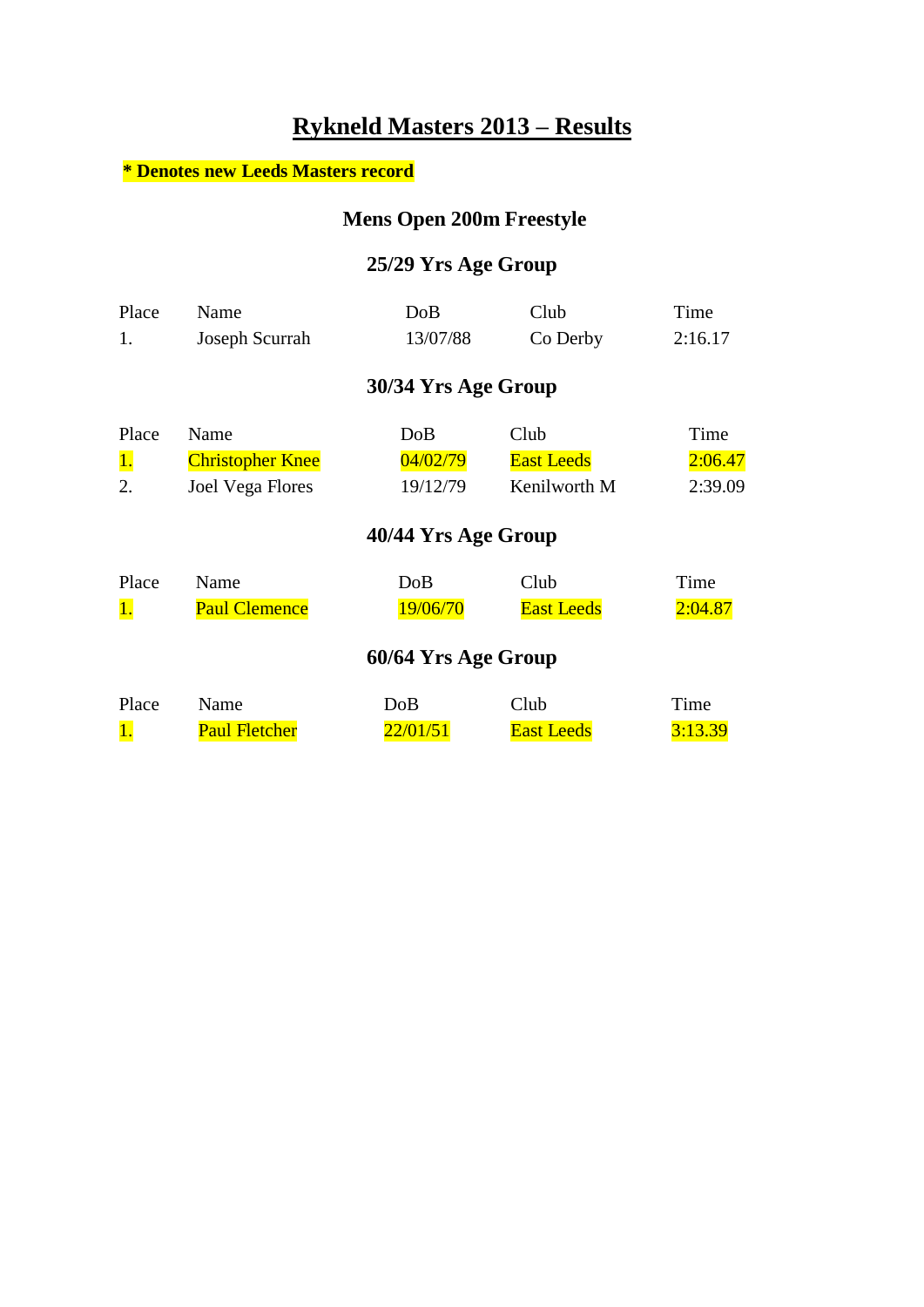## **Womens Open 100m IM**

| Place | Name                      | DoB                 | Club              | Time       |  |  |
|-------|---------------------------|---------------------|-------------------|------------|--|--|
| 1.    | <b>Christine Hawkrigg</b> | 09/01/81            | Co Derby          | 1:19.79    |  |  |
|       |                           | 40/44 Yrs Age Group |                   |            |  |  |
| Place | Name                      | DoB                 | Club              | Time       |  |  |
| 1.    | Philippa Rickard          | 14/01/71            | <b>East Leeds</b> | $1:14.55*$ |  |  |
|       |                           | 45/49 Yrs Age Group |                   |            |  |  |
| Place | Name                      | DoB                 | Club              | Time       |  |  |
| 1.    | Maggie Caldwell           | 22/11/66            | Rykneld           | 1:33.30    |  |  |
|       |                           | 50/54 Yrs Age Group |                   |            |  |  |
| Place | Name                      | DoB                 | Club              | Time       |  |  |
| 1.    | Kiyoko Naish              | 12/11/59            | NottmLeander      | 1:33.65    |  |  |
|       |                           | 55/59 Yrs Age Group |                   |            |  |  |
| Place | Name                      | DoB                 | Club              | Time       |  |  |
| 1.    | <b>Karen Jennings</b>     | 08/04/57            | Spondon Mast      | 1:29.18    |  |  |
|       | 60/64 Yrs Age Group       |                     |                   |            |  |  |
| Place | Name                      | DoB                 | Club              | Time       |  |  |
| 1.    | Jennifer Merritt          | 17/05/51            | Spondon Mast      | 1:27.87    |  |  |
| 2.    | Pauline Inwood            | 07/08/52            | Co Derby          | 1:39.31    |  |  |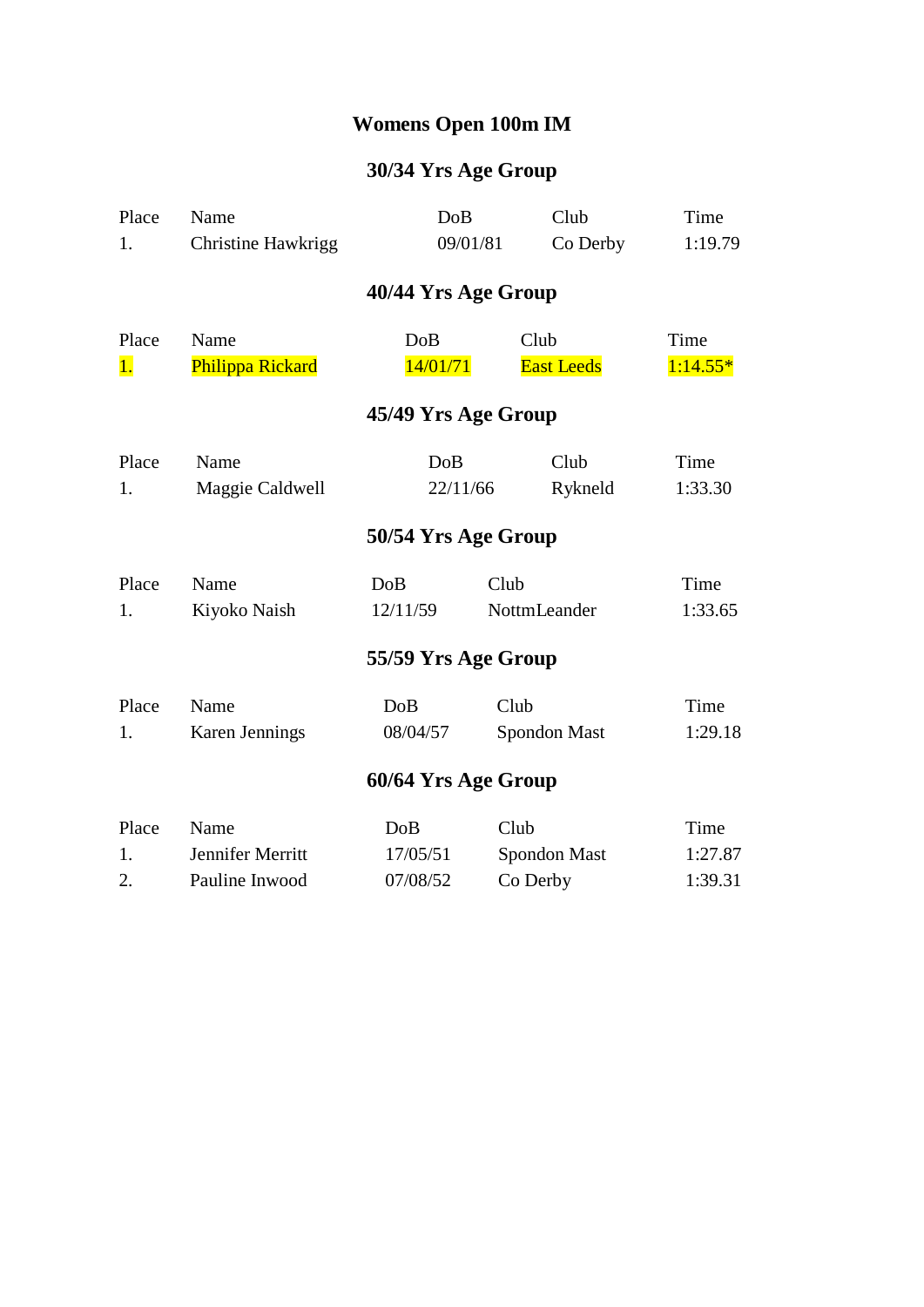### **Mens Open 50m Breaststroke**

### **25/29 Yrs Age Group**

| Place | Name.              | DoB      | Club              | Time     |
|-------|--------------------|----------|-------------------|----------|
|       | <b>Tom Spencer</b> | 23/05/86 | <b>East Leeds</b> | $34.54*$ |
|       | Jack Chambers      | 13/04/88 | Rykneld           | 35.66    |

### **30/34 Yrs Age Group**

| Place | <b>Name</b>      | DoB      | Club         | Time  |
|-------|------------------|----------|--------------|-------|
|       | Graham Aspinall  | 07/04/83 | NottmLeander | 36.14 |
|       | Joel Vega Flores | 19/12/79 | Kenilworth M | 41.22 |

### **45/49 Yrs Age Group**

| Place | Name                 | DoB      | Club              | Time  |
|-------|----------------------|----------|-------------------|-------|
| 1.    | <b>Stuart Hoyle</b>  | 10/08/66 | <b>East Leeds</b> | 37.03 |
| 2.    | <b>Steve Goodall</b> | 30/07/65 | Rykneld           | 38.26 |
| 3.    | Adrian Keyworth      | 09/07/66 | Rykneld           | 44.66 |
| 4.    | Danny Huddart        | 11/04/64 | Rykneld           | 46.06 |

| Place | Name              | DoB      | Club              | $T$ ime |
|-------|-------------------|----------|-------------------|---------|
|       | <b>Bill Moore</b> | 08/10/37 | <b>East Leeds</b> |         |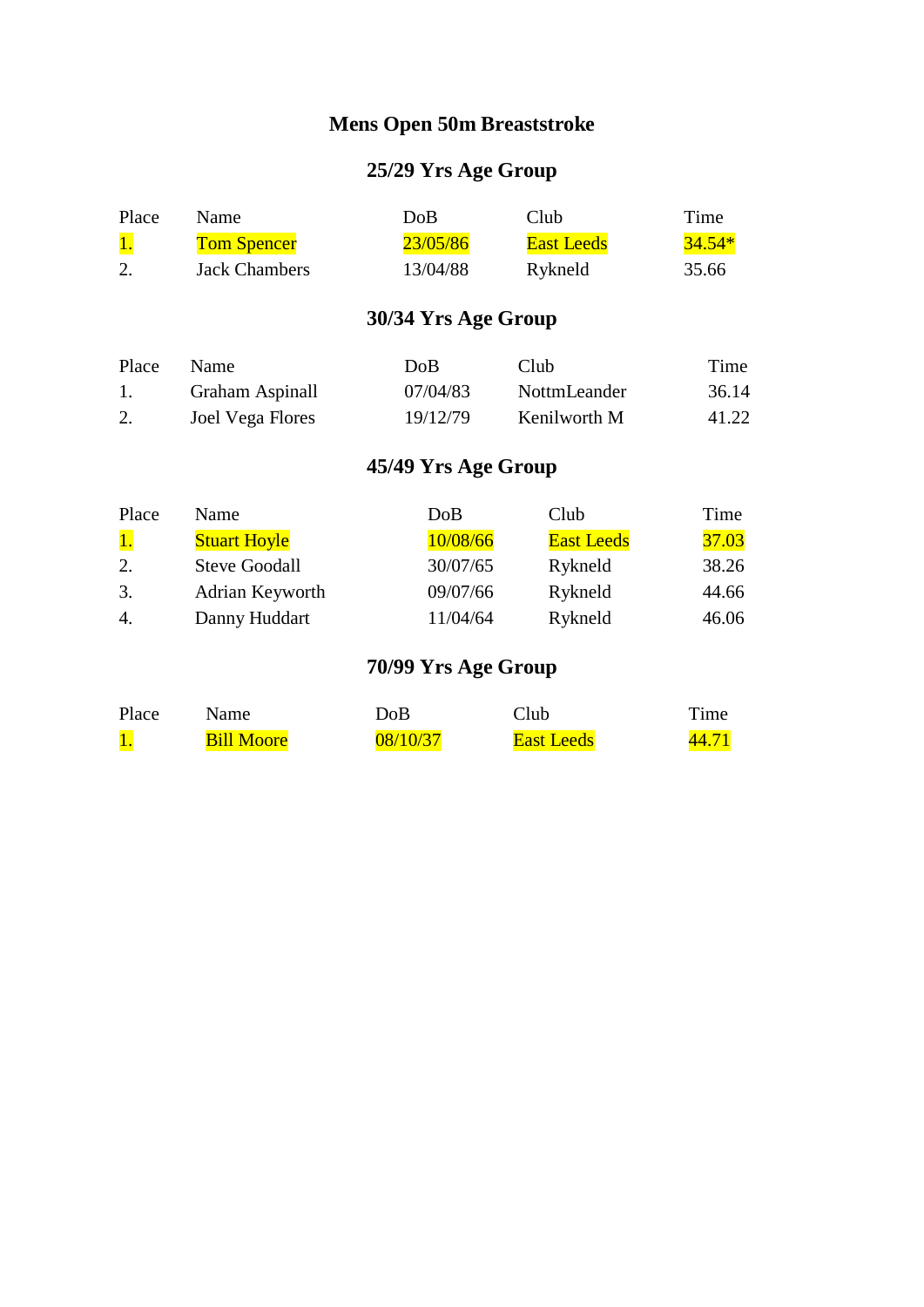## **Womens Open 50m Backstroke**

| Place     | Name               | DoB                 | Club              | Time     |
|-----------|--------------------|---------------------|-------------------|----------|
| 1.        | Sarah Brandrick    | 10/04/68            | Co Derby          | 38.70    |
|           |                    | 50/54 Yrs Age Group |                   |          |
| Place     | Name               | DoB                 | Club              | Time     |
| <b>1.</b> | <b>Julie Hoyle</b> | 03/04/62            | <b>East Leeds</b> | $33.85*$ |
|           |                    | 55/59 Yrs Age Group |                   |          |
| Place     | Name               | DoB                 | Club              | Time     |
| 1.        | <b>Ruth Lowe</b>   | 12/05/57            | Co Derby          | 42.68    |
|           |                    | 60/64 Yrs Age Group |                   |          |
| Place     | Name               | DoB                 | Club              | Time     |
| 1.        | Pauline Inwood     | 07/08/52            | Co Derby          | 43.48    |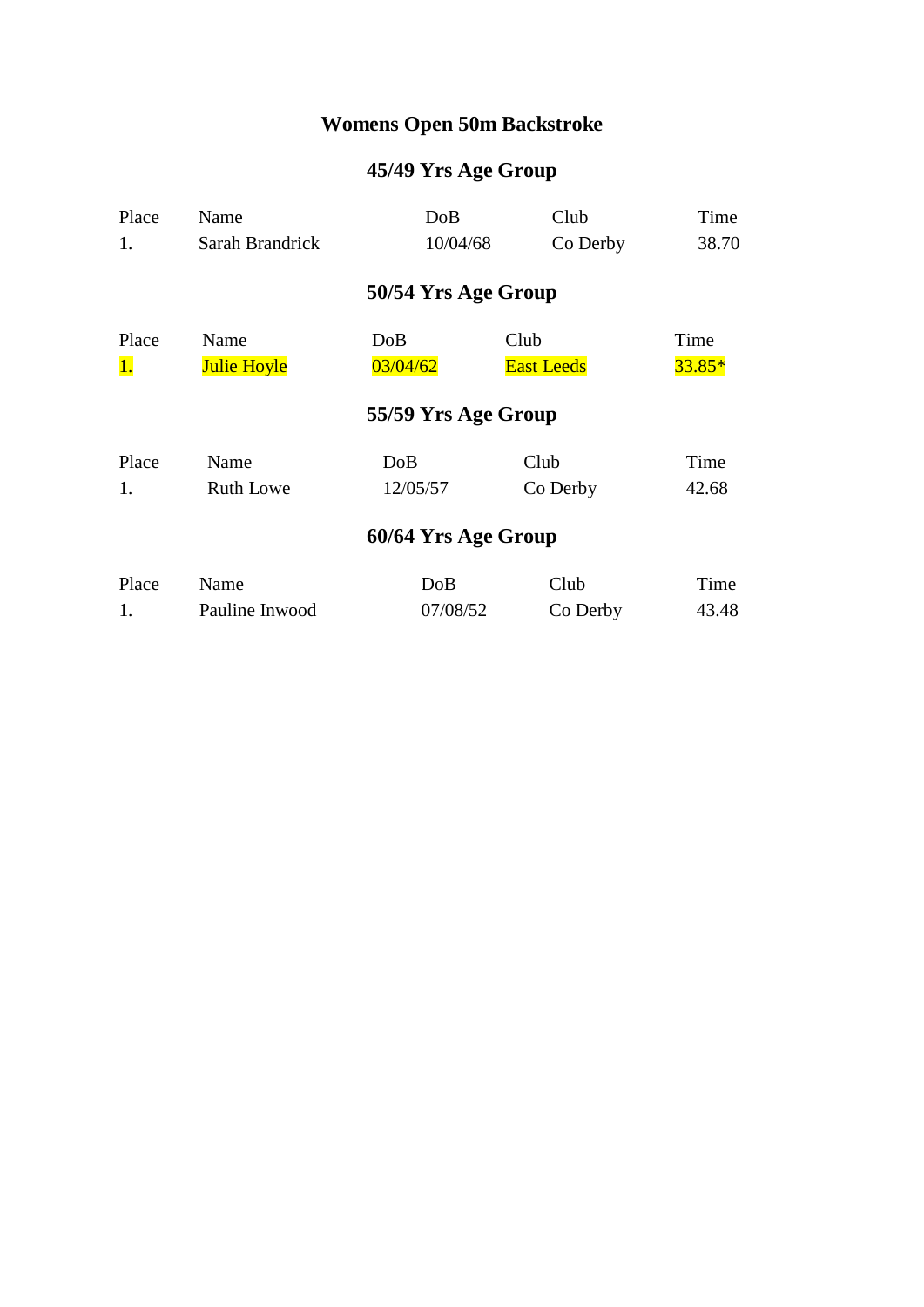## **Mens Open 100m Butterfly**

| Place | Name                 | DoB                 | Club              | Time    |
|-------|----------------------|---------------------|-------------------|---------|
| 1.    | Joel Vega Flores     | 19/12/79            | Kenilworth M      | 1:26.41 |
|       |                      | 45/49 Yrs Age Group |                   |         |
| Place | Name                 | DoB                 | Club              | Time    |
| 1.    | <b>Steve Goodall</b> | 30/07/65            | Rykneld           | 1:11.17 |
|       |                      | 60/64 Yrs Age Group |                   |         |
| Place | Name                 | DoB                 | Club              | Time    |
|       | Paul Fletcher        | 22/01/51            | <b>East Leeds</b> | DNC     |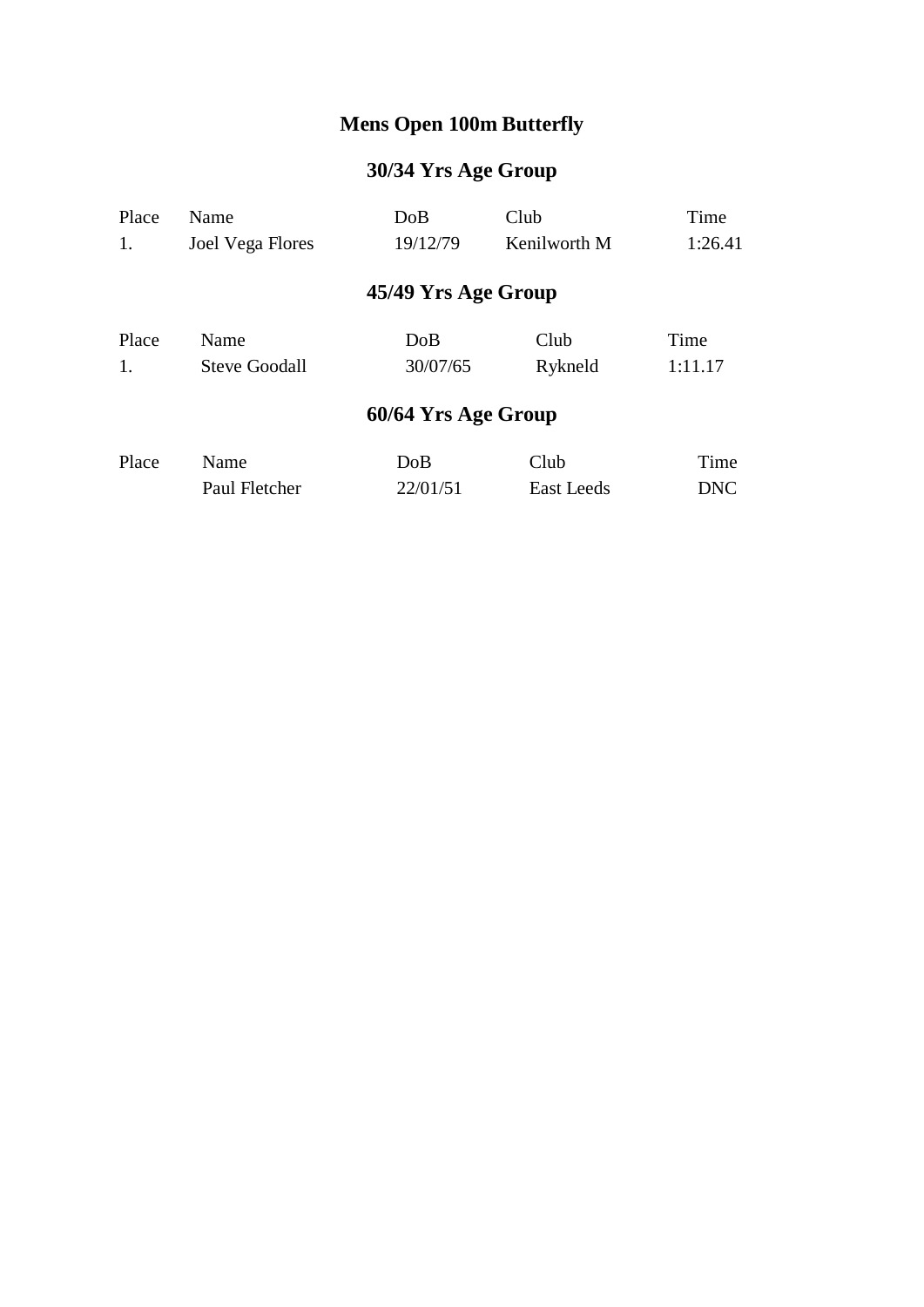### **Womens Open 100m Medley Team**

### **120+ Yrs Age Group**

| Place Name | A.G Club |                                                           | Time    |
|------------|----------|-----------------------------------------------------------|---------|
|            |          | 1. CO Derby Swimming 120 120+ City of Derby Swimming Club | 1:11.73 |

## **200+ Yrs Age Group**

| Place Name            | A.G Club |                                    | Time    |
|-----------------------|----------|------------------------------------|---------|
| CO Derby Swimming 200 |          | $200+$ City of Derby Swimming Club | 1:18.46 |

### **Mens Open 200m Freestyle Team**

### **120+ Yrs Age Group**

| Place | <b>Name</b>    | A.G    | Club                 | Time    |
|-------|----------------|--------|----------------------|---------|
|       | E Leeds SC 120 | $120+$ | <b>East Leeds SC</b> | 1:57.79 |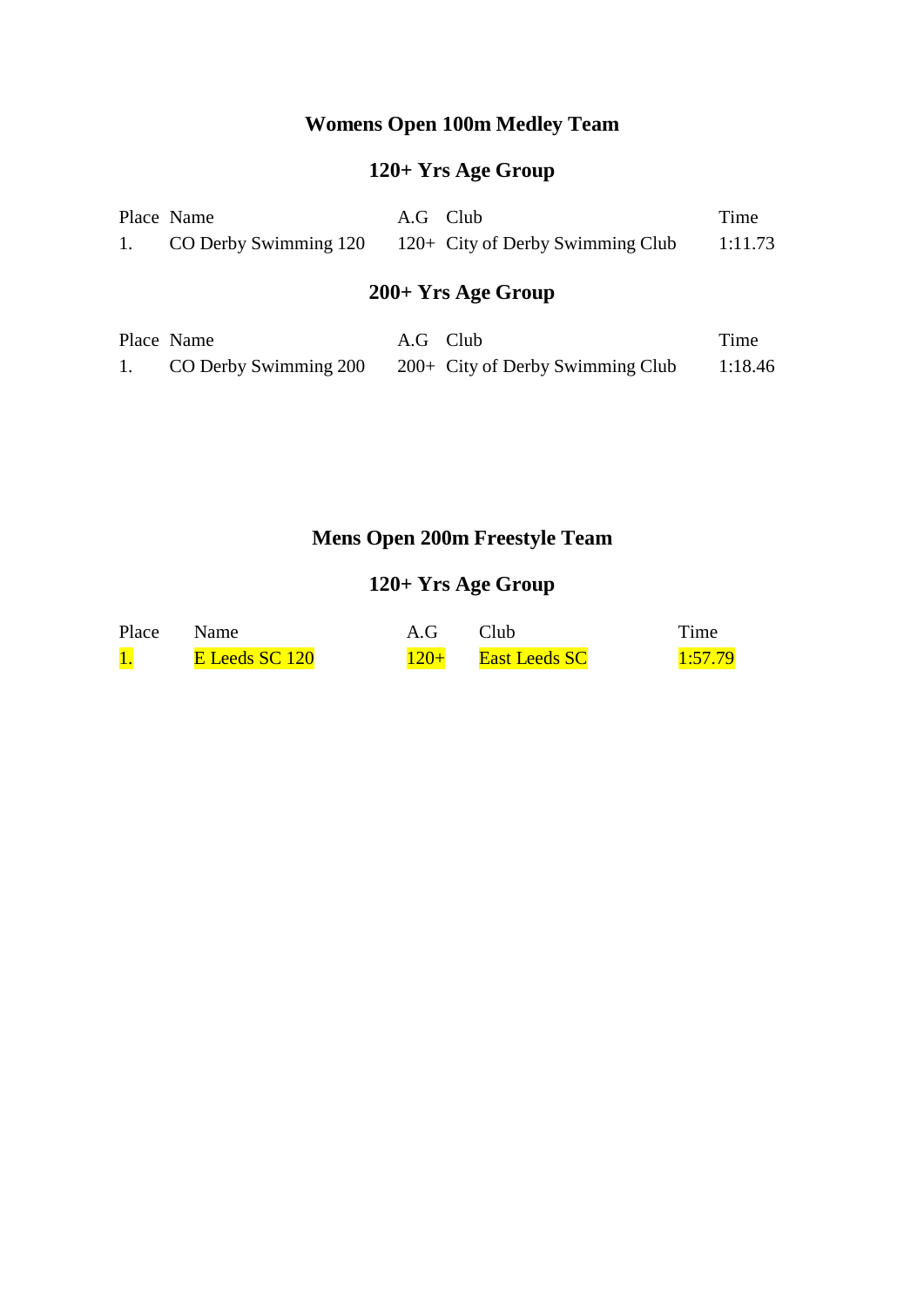## **Womens Open 100m Freestyle**

| Place | Name                  | DoB                 | Club              | Time       |
|-------|-----------------------|---------------------|-------------------|------------|
| 1.    | Leanne Atkins         | 29/12/86            | Co Derby          | 1:04.77    |
|       |                       | 40/44 Yrs Age Group |                   |            |
| Place | Name                  | DoB                 | Club              | Time       |
| 1.    | Philippa Rickard      | 14/01/71            | <b>East Leeds</b> | $1:06.12*$ |
| 2.    | Nicky Owen            | 09/08/69            | Co Derby          | 1:08.13    |
|       |                       | 45/49 Yrs Age Group |                   |            |
| Place | Name                  | DoB                 | Club              | Time       |
| 1.    | Maggie Caldwell       | 22/11/66            | Rykneld           | 1:19.37    |
|       |                       | 50/54 Yrs Age Group |                   |            |
| Place | Name                  | <b>DoB</b>          | Club              | Time       |
| 1.    | <b>Julie Hoyle</b>    | 03/04/62            | <b>East Leeds</b> | 1:08.18    |
| 2.    | Sue Arrowsmith        | 19/04/62            | NottmLeander      | 1:15.32    |
| 3.    | Judie Mayolfi-Rebaudi | 18/07/62            | Rykneld           | 1:26.45    |
|       |                       | 55/59 Yrs Age Group |                   |            |
| Place | Name                  | DoB                 | Club              | Time       |
| 1.    | Karen Jennings        | 08/04/57            | Spondon Mast      | 1:16.86    |
|       |                       | 60/64 Yrs Age Group |                   |            |
|       |                       |                     |                   |            |

| Place | Name -        | DoB      | Club     | Time    |
|-------|---------------|----------|----------|---------|
|       | Valerie Thorp | 12/03/53 | Co Derby | 1:22.93 |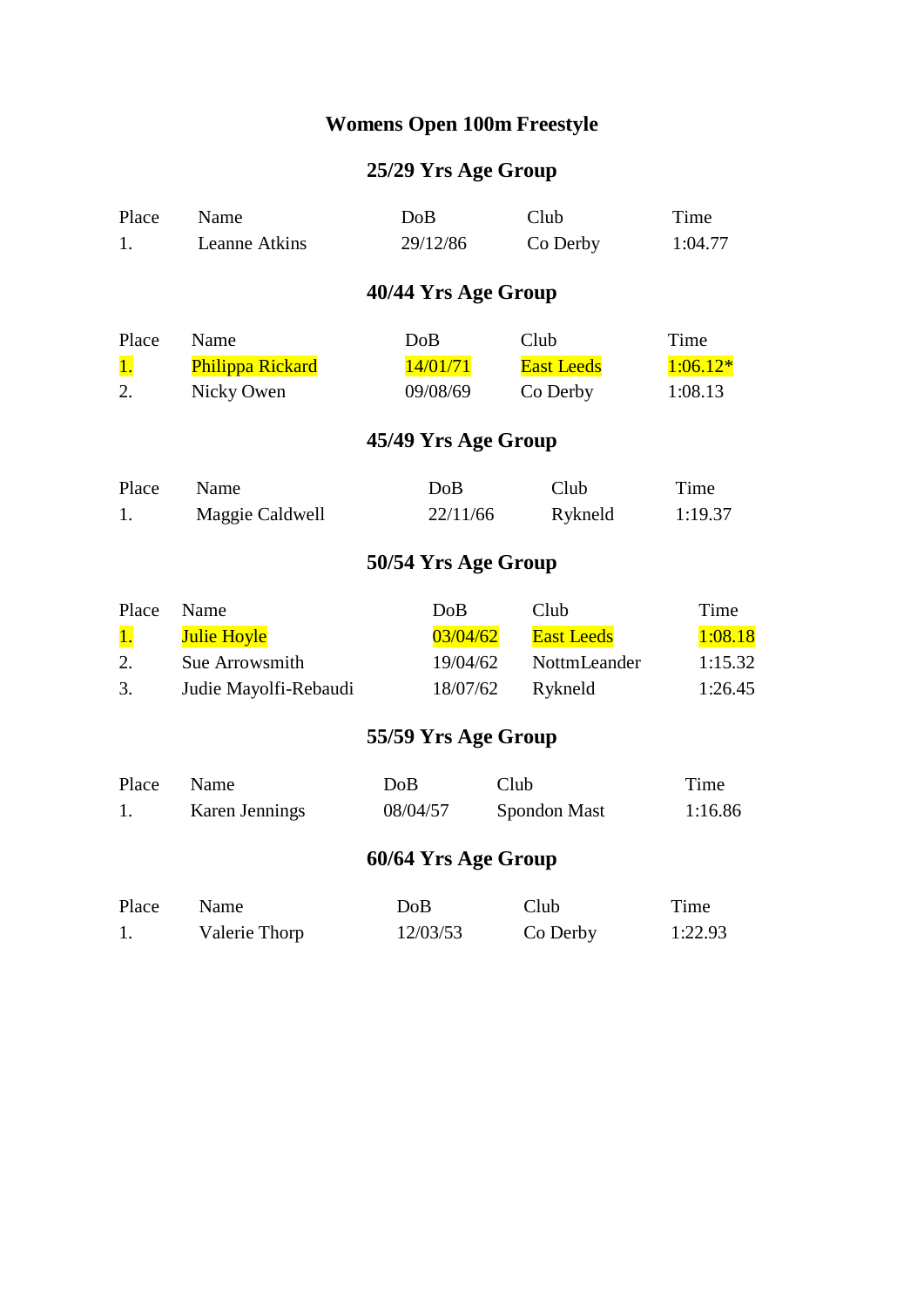## **Mens Open 100m Backstroke**

| Place     | Name                    | DoB                 | Club              | Time    |
|-----------|-------------------------|---------------------|-------------------|---------|
| 1.        | <b>Joel Vega Flores</b> | 19/12/79            | Kenilworth M      | 1:31.33 |
|           |                         | 45/49 Yrs Age Group |                   |         |
| Place     | Name                    | DoB                 | Club              | Time    |
| 1.        | <b>Steve Goodall</b>    | 30/07/65            | Rykneld           | 1:25.56 |
|           |                         | 60/64 Yrs Age Group |                   |         |
| Place     | Name                    | DoB                 | Club              | Time    |
| 1.        | David Thorp             | 23/06/51            | Co Derby          | 1:34.11 |
|           |                         | 70/99 Yrs Age Group |                   |         |
| Place     | Name                    | DoB                 | Club              | Time    |
| <b>1.</b> | <b>Bill Moore</b>       | 08/10/37            | <b>East Leeds</b> | 1:51.91 |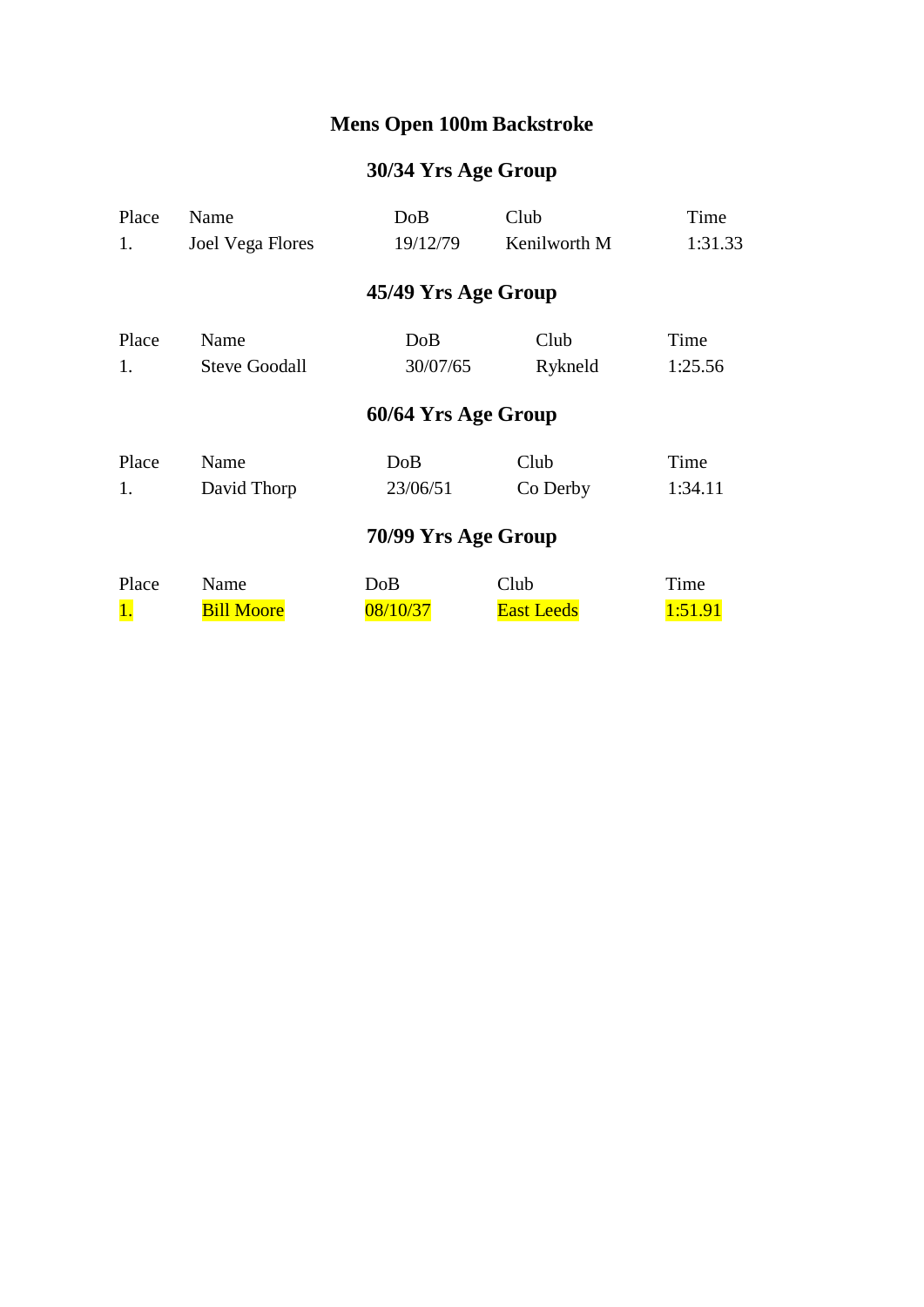## **Womens Open 50m Butterfly**

| Place     | Name                    | DoB                 | Club              | Time         |
|-----------|-------------------------|---------------------|-------------------|--------------|
| <b>1.</b> | <b>Philippa Rickard</b> | 14/01/71            | <b>East Leeds</b> | <b>32.21</b> |
|           |                         | 45/49 Yrs Age Group |                   |              |
| Place     | Name                    | DoB                 | Club              | Time         |
| 1.        | Sarah Brandrick         | 10/04/68            | Co Derby          | 35.89        |
| 2.        | Maggie Caldwell         | 22/11/66            | Rykneld           | 43.47        |
|           |                         | 50/54 Yrs Age Group |                   |              |
| Place     | Name                    | DoB                 | Club              | Time         |
| 1.        | Kiyoko Naish            | 12/11/59            | NottmLeander      | 42.22        |
| 2.        | Judie Mayolfi-Rebaudi   | 18/07/62            | Rykneld           | 48.39        |
|           |                         | 60/64 Yrs Age Group |                   |              |
|           |                         |                     |                   |              |

| Place | <b>Name</b>      | DoB      | Club         | Time  |
|-------|------------------|----------|--------------|-------|
|       | Jennifer Merritt | 17/05/51 | Spondon Mast | 40.51 |
| 2.    | Pauline Inwood   | 07/08/52 | Co Derby     | 56.32 |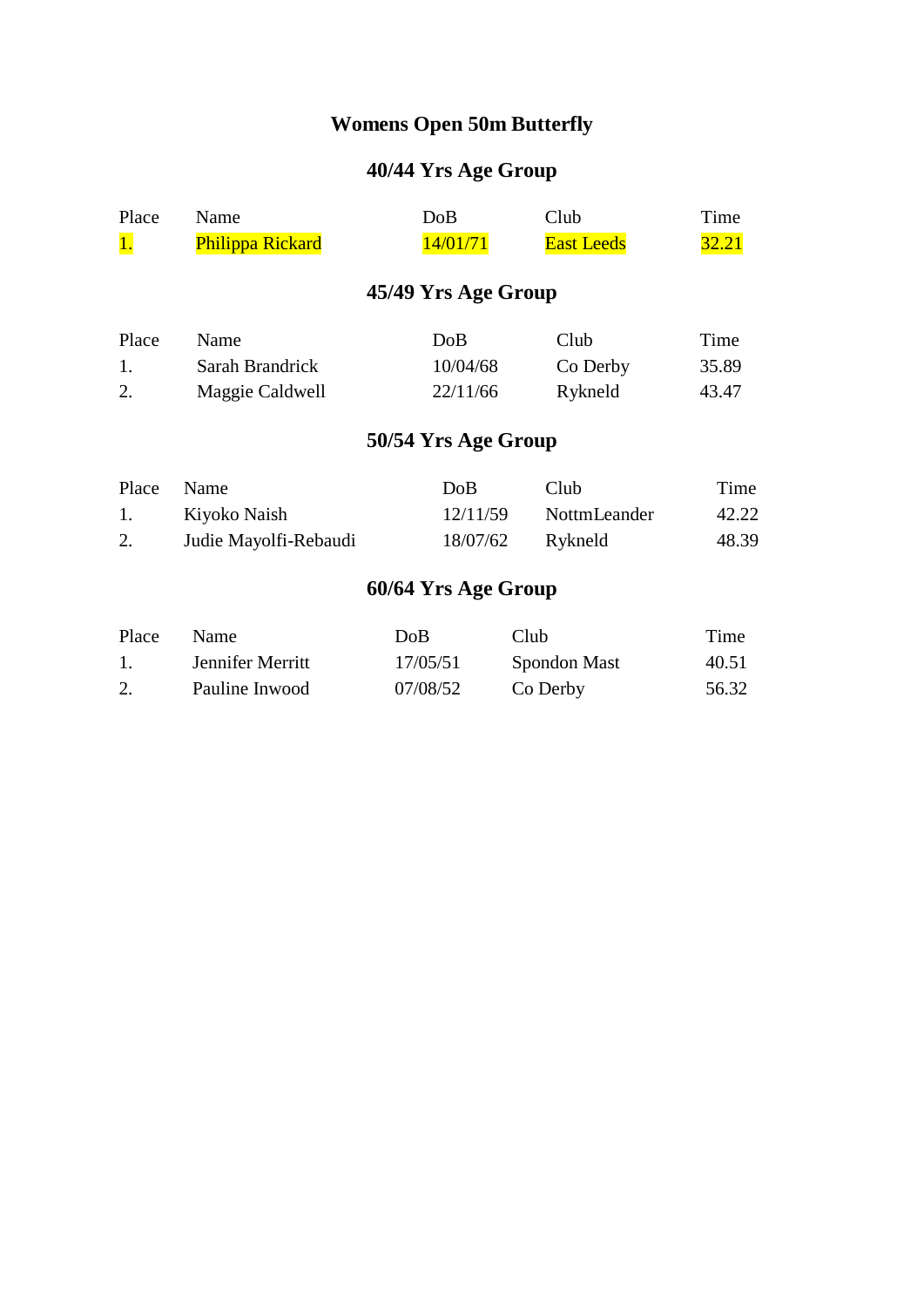## **Mens Open 50m Freestyle**

| Place                     | Name                    | <b>DoB</b>          | Club              | Time         |
|---------------------------|-------------------------|---------------------|-------------------|--------------|
| $\overline{\mathbf{?}}$ . | <b>Josh Spencer</b>     | 04/07/89            | <b>East Leeds</b> | $25.17*$     |
|                           |                         | 25/29 Yrs Age Group |                   |              |
| Place                     | Name                    | DoB                 | Club              | Time         |
| ?.                        | <b>Tom Spencer</b>      | 23/05/86            | <b>East Leeds</b> | 26.99        |
|                           |                         | 30/34 Yrs Age Group |                   |              |
| Place                     | Name                    | <b>DoB</b>          | Club              | Time         |
| $\overline{\mathbf{?}}$ . | <b>Christopher Knee</b> | 04/02/79            | <b>East Leeds</b> | 25.26        |
|                           |                         | 40/44 Yrs Age Group |                   |              |
| Place                     | Name                    | DoB                 | Club              | Time         |
| $\overline{\mathbf{?}}$ . | <b>Paul Clemence</b>    | 19/06/70            | <b>East Leeds</b> | <b>25.40</b> |
|                           |                         | 45/49 Yrs Age Group |                   |              |
| Place                     | Name                    | DoB                 | Club              | Time         |
| $\overline{\mathbf{?}}$ . | <b>Stuart Hoyle</b>     | 10/08/66            | <b>East Leeds</b> | $29.61*$     |
|                           |                         | 60/64 Yrs Age Group |                   |              |
| Place                     | Name                    | DoB                 | Club              | Time         |
| $\overline{\mathcal{C}}$  | <b>Paul Fletcher</b>    | 22/01/51            | <b>East Leeds</b> | 39.79        |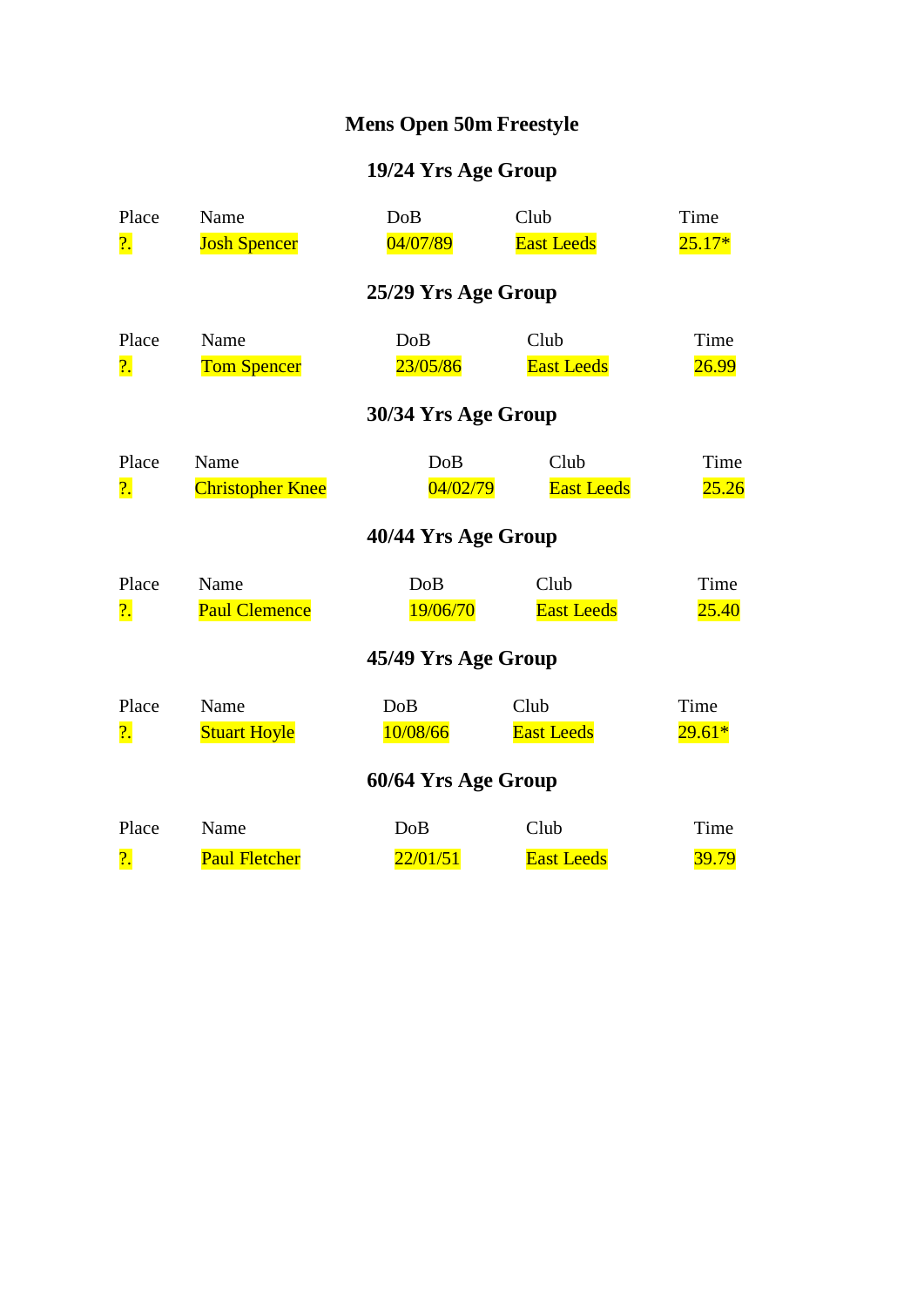## **Womens Open 100m Breaststroke**

| Place            | Name                      | DoB                   |          | Club              | Time       |
|------------------|---------------------------|-----------------------|----------|-------------------|------------|
| 1.               | <b>Christine Hawkrigg</b> |                       | 09/01/81 | Co Derby          | 1:22.18    |
| $\overline{2}$ . | <b>Krystle Baker</b>      |                       | 20/06/83 | <b>East Leeds</b> | $1:24.76*$ |
|                  |                           | 40/44 Yrs Age Group   |          |                   |            |
| Place            | Name                      | DoB                   | Club     |                   | Time       |
| 1.               | Nicky Owen                | 09/08/69              |          | Co Derby          | 1:26.38    |
|                  |                           | 50/54 Yrs Age Group - |          |                   |            |
| Place            | Name                      |                       | DoB      | Club              | Time       |
| 1.               | Judie Mayolfi-Rebaudi     |                       | 18/07/62 | Rykneld           | 1:46.86    |
|                  |                           | 60/64 Yrs Age Group   |          |                   |            |
| Place            | Name                      | DoB                   | Club     |                   | Time       |
| 1.               | Jennifer Merritt          | 17/05/51              |          | Spondon Mast      | 1:31.33    |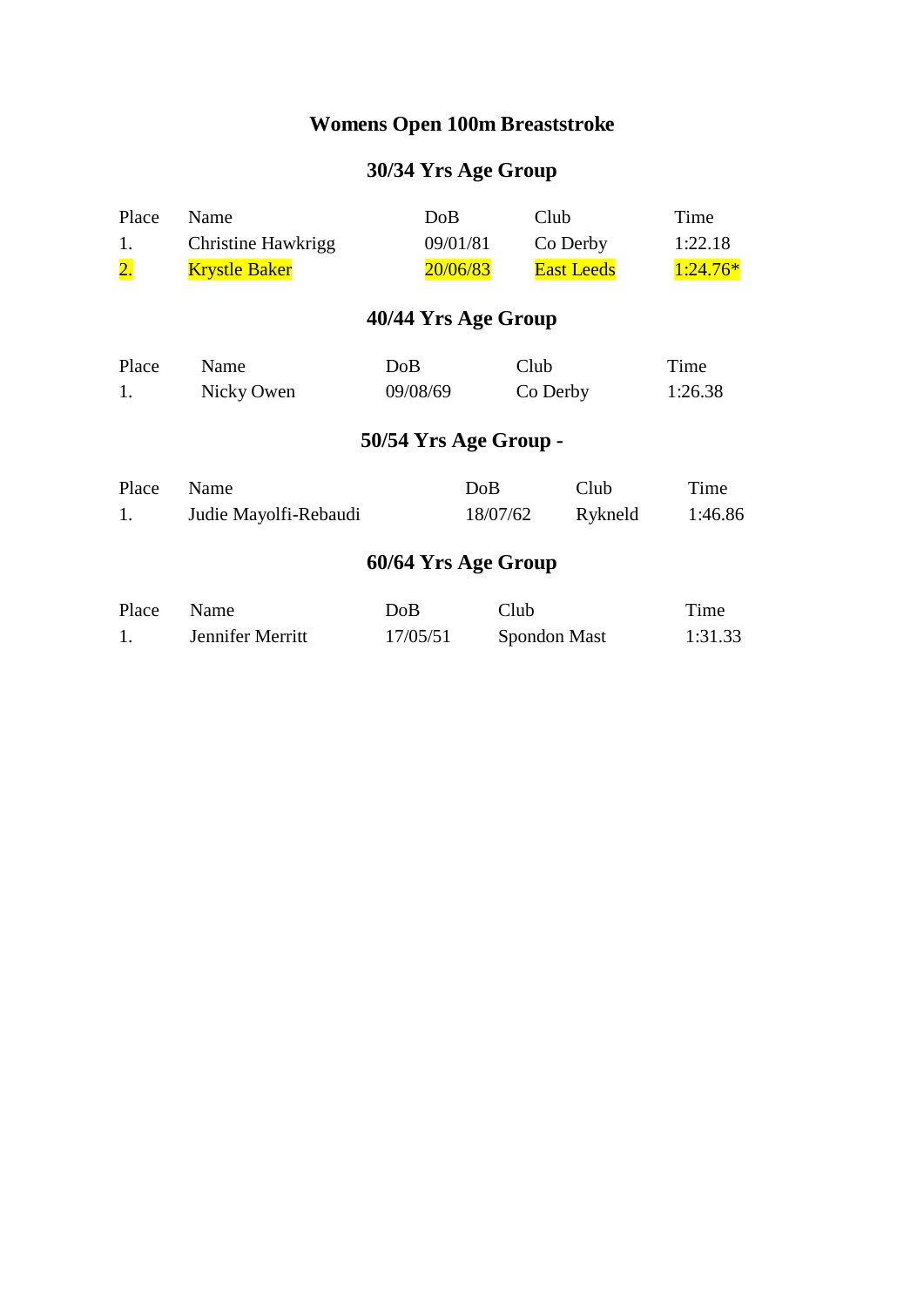## **Mens/Womens Open 100m Medley Team**

# **160+ Yrs Age Group**

| Place Name               | A.G Club |                                  | Time    |
|--------------------------|----------|----------------------------------|---------|
| 1. E Leeds SC 160        |          | 160+ East Leeds SC               | 1:02.82 |
| 2. CO Derby Swimming 160 |          | 160+ City of Derby Swimming Club | 1:04.07 |
| 3. Rykneld160            |          | $160+$ Rykneld SC                | 1:07.64 |

## **200+ Yrs Age Group**

| Place Name |                  | A.G Club |                              | Time    |
|------------|------------------|----------|------------------------------|---------|
|            | N Leander SC 200 |          | $200+$ Nottingham Leander SC | 1:06.52 |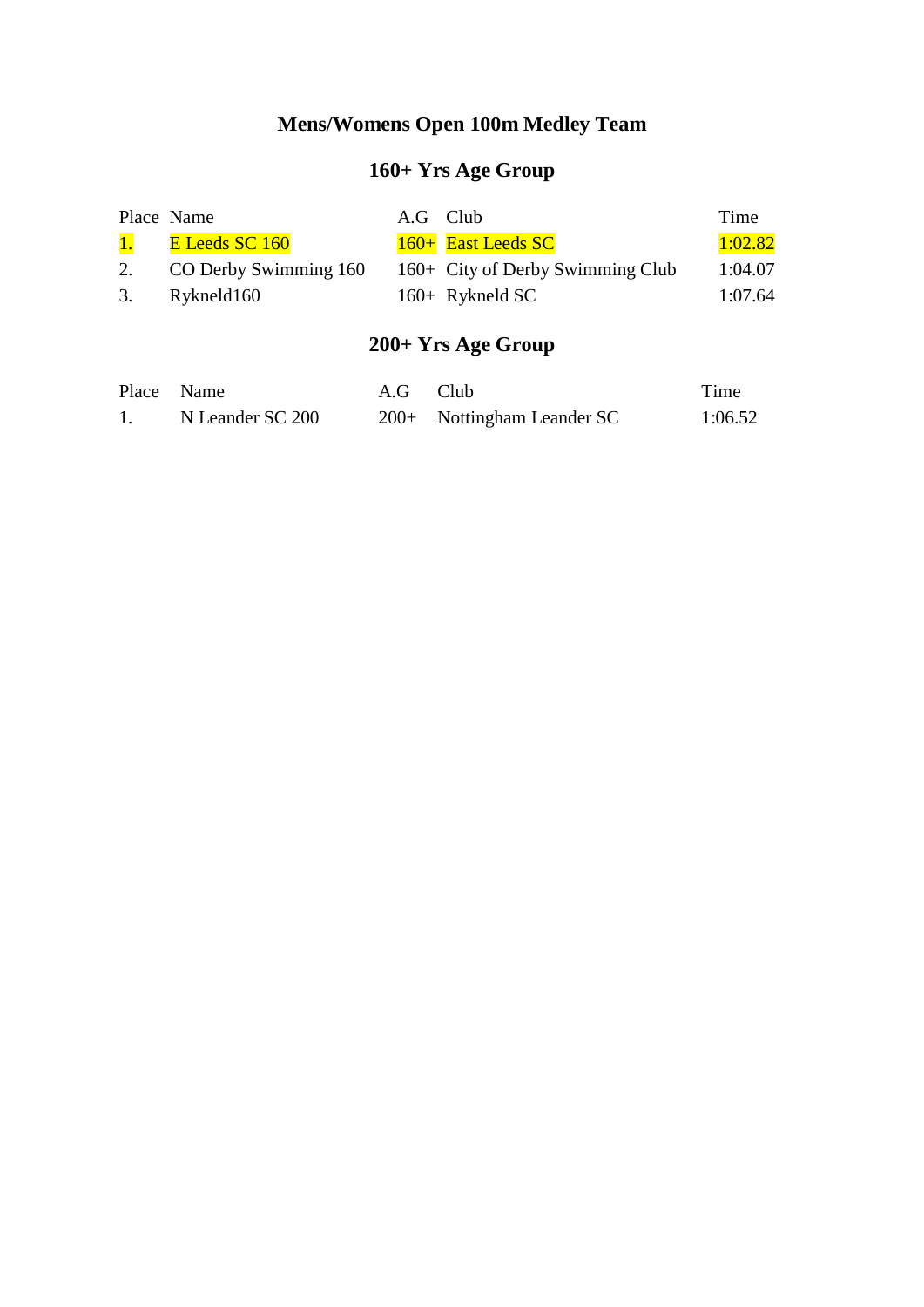## **Womens Open 200m Freestyle**

| Place | Name               | DoB                 | Club              | Time       |
|-------|--------------------|---------------------|-------------------|------------|
| 1.    | Leanne Atkins      | 29/12/86            | Co Derby          | 2:22.38    |
|       |                    | 40/44 Yrs Age Group |                   |            |
| Place | Name               | DoB                 | Club              | Time       |
| 1.    | Philippa Rickard   | 14/01/71            | <b>East Leeds</b> | $2:22.00*$ |
|       |                    | 45/49 Yrs Age Group |                   |            |
| Place | Name               | DoB                 | Club              | Time       |
| 1.    | Maggie Caldwell    | 22/11/66            | Rykneld           | 2:55.04    |
|       |                    | 50/54 Yrs Age Group |                   |            |
| Place | Name               | DoB                 | Club              | Time       |
| 1.    | <b>Julie Hoyle</b> | 03/04/62            | <b>East Leeds</b> | 2:29.08    |
|       |                    | 55/59 Yrs Age Group |                   |            |
| Place | Name               | DoB                 | Club              | Time       |
| 1.    | Karen Jennings     | 08/04/57            | Spondon Mast      | 2:41.17    |
|       |                    | 60/64 Yrs Age Group |                   |            |
| Place | Name               | DoB                 | Club              | Time       |
| 1.    | Valerie Thorp      | 12/03/53            | Co Derby          | 3:09.53    |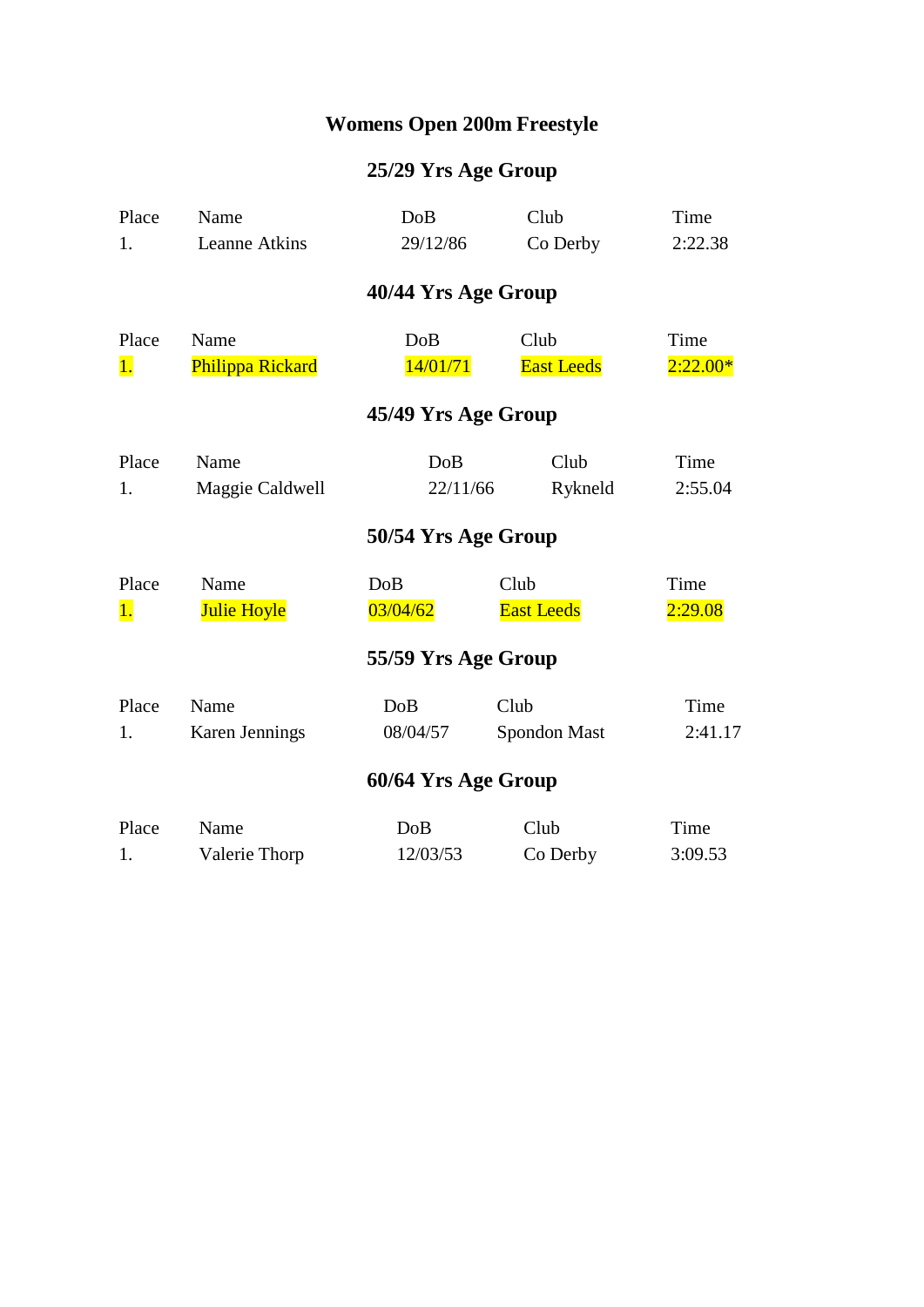#### **Mens Open 100m IM**

### **19/24 Yrs Age Group**

| Place | <b>Name</b>             | DoB      | Club              | Time       |
|-------|-------------------------|----------|-------------------|------------|
|       | <b>Joshua Spencer</b>   | 04/07/89 | <b>East Leeds</b> | $1:02.27*$ |
|       | <b>Christopher Howe</b> | 30/07/90 | Co Derby          | 1:05.44    |

### **25/29 Yrs Age Group**

| Place | Name                 | DoB      | Club              | Time    |
|-------|----------------------|----------|-------------------|---------|
|       | <b>Tom Spencer</b>   | 23/05/86 | <b>East Leeds</b> | 1:09.31 |
|       | Joseph Scurrah       | 13/07/88 | Co Derby          | 1:09.59 |
| 3.    | <b>Jack Chambers</b> | 13/04/88 | Rykneld           | 1:11.27 |

### **30/34 Yrs Age Group**

| Place | <b>Name</b>      | DoB      | Club         | Time    |
|-------|------------------|----------|--------------|---------|
|       | Ross Jakes       | 25/02/79 | Etwall       | 1:13.33 |
|       | Joel Vega Flores | 19/12/79 | Kenilworth M | 1:21.91 |

### **45/49 Yrs Age Group**

| Place | Name.               | DoB      | Club       | Time    |
|-------|---------------------|----------|------------|---------|
|       | <b>Stuart Hoyle</b> | 10/08/66 | East Leeds | 1:12.44 |
|       | Steve Goodall       | 30/07/65 | Rykneld    | 1:16.17 |
| 3.    | Adrian Keyworth     | 09/07/66 | Rykneld    | 1:39.57 |

| Place               | Name              | DoB      | Club                | Time    |  |  |
|---------------------|-------------------|----------|---------------------|---------|--|--|
| 1.                  | David Thorp       | 23/06/51 | Co Derby            | 1:32.20 |  |  |
| 65/69 Yrs Age Group |                   |          |                     |         |  |  |
| Place               | Name              | DoB      | Club                | Time    |  |  |
| 1.                  | Peter Kerslake    | 21/06/48 | <b>NottmLeander</b> | 1:24.05 |  |  |
| 70/99 Yrs Age Group |                   |          |                     |         |  |  |
| Place               | Name              | DoB      | Club                | Time    |  |  |
| 1.                  | <b>Bill Moore</b> | 08/10/37 | <b>East Leeds</b>   | 1:50.29 |  |  |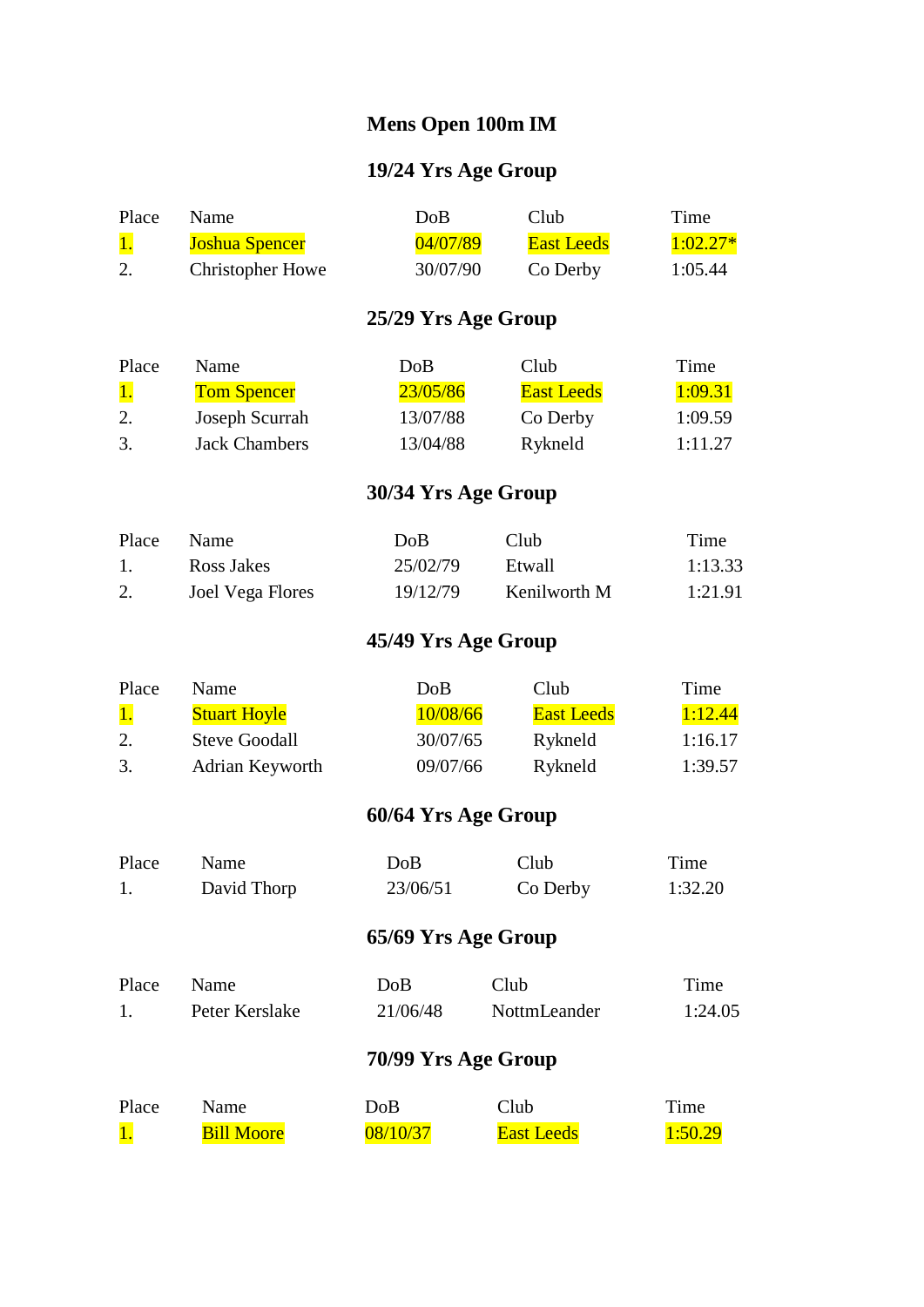## **Womens Open 50m Breaststroke**

| Place     | Name                      | DoB                 | Club              | Time     |  |  |  |
|-----------|---------------------------|---------------------|-------------------|----------|--|--|--|
| <b>1.</b> | <b>Krystle Baker</b>      | 20/06/83            | <b>East Leeds</b> | $37.91*$ |  |  |  |
| 2.        | <b>Christine Hawkrigg</b> | 09/01/81            | Co Derby          | 37.96    |  |  |  |
|           |                           | 40/44 Yrs Age Group |                   |          |  |  |  |
| Place     | Name                      | DoB                 | Club              | Time     |  |  |  |
| 1.        | Nicky Owen                | 09/08/69            | Co Derby          | 38.40    |  |  |  |
|           | 45/49 Yrs Age Group       |                     |                   |          |  |  |  |
| Place     | Name                      | DoB                 | Club              | Time     |  |  |  |
| 1.        | Sarah Brandrick           | 10/04/68            | Co Derby          | 45.72    |  |  |  |
| 2.        | Maggie Caldwell           | 22/11/66            | Rykneld           | 48.41    |  |  |  |
|           |                           | 50/54 Yrs Age Group |                   |          |  |  |  |
| Place     | Name                      | DoB                 | Club              | Time     |  |  |  |
| 1.        | Judie Mayolfi-Rebaudi     | 18/07/62            | Rykneld           | 48.36    |  |  |  |
|           | 60/64 Yrs Age Group       |                     |                   |          |  |  |  |

| Place | Name           | DoB      | Club     | Time  |
|-------|----------------|----------|----------|-------|
|       | Pauline Inwood | 07/08/52 | Co Derby | 49.08 |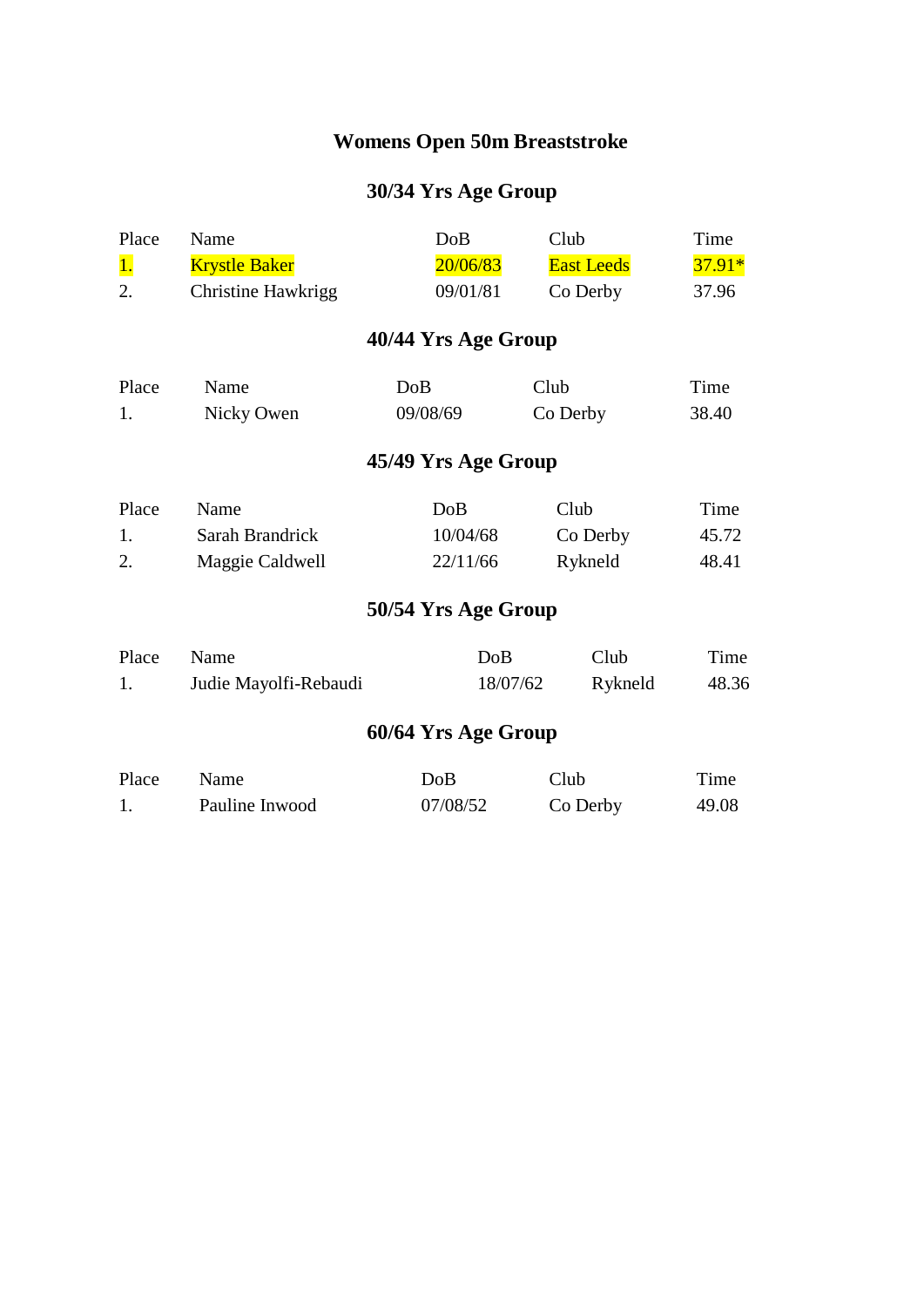## **Mens Open 50m Backstroke**

| Place | Name                    | DoB                 | Club              | Time  |
|-------|-------------------------|---------------------|-------------------|-------|
| 1.    | <b>Jack Chambers</b>    | 13/04/88            | Rykneld           | 34.18 |
|       |                         | 30/34 Yrs Age Group |                   |       |
| Place | Name                    | DoB                 | Club              | Time  |
| 1.    | <b>Joel Vega Flores</b> | 19/12/79            | Kenilworth M      | 40.83 |
|       |                         | 60/64 Yrs Age Group |                   |       |
| Place | Name                    | DoB                 | Club              | Time  |
| 1.    | David Thorp             | 23/06/51            | Co Derby          | 40.53 |
|       |                         | 65/69 Yrs Age Group |                   |       |
| Place | Name                    | DoB                 | Club              | Time  |
| 1.    | Peter Kerslake          | 21/06/48            | NottmLeander      | 41.62 |
|       |                         | 70/99 Yrs Age Group |                   |       |
| Place | Name                    | DoB                 | Club              | Time  |
| 1.    | <b>Bill Moore</b>       | 08/10/37            | <b>East Leeds</b> | 50.46 |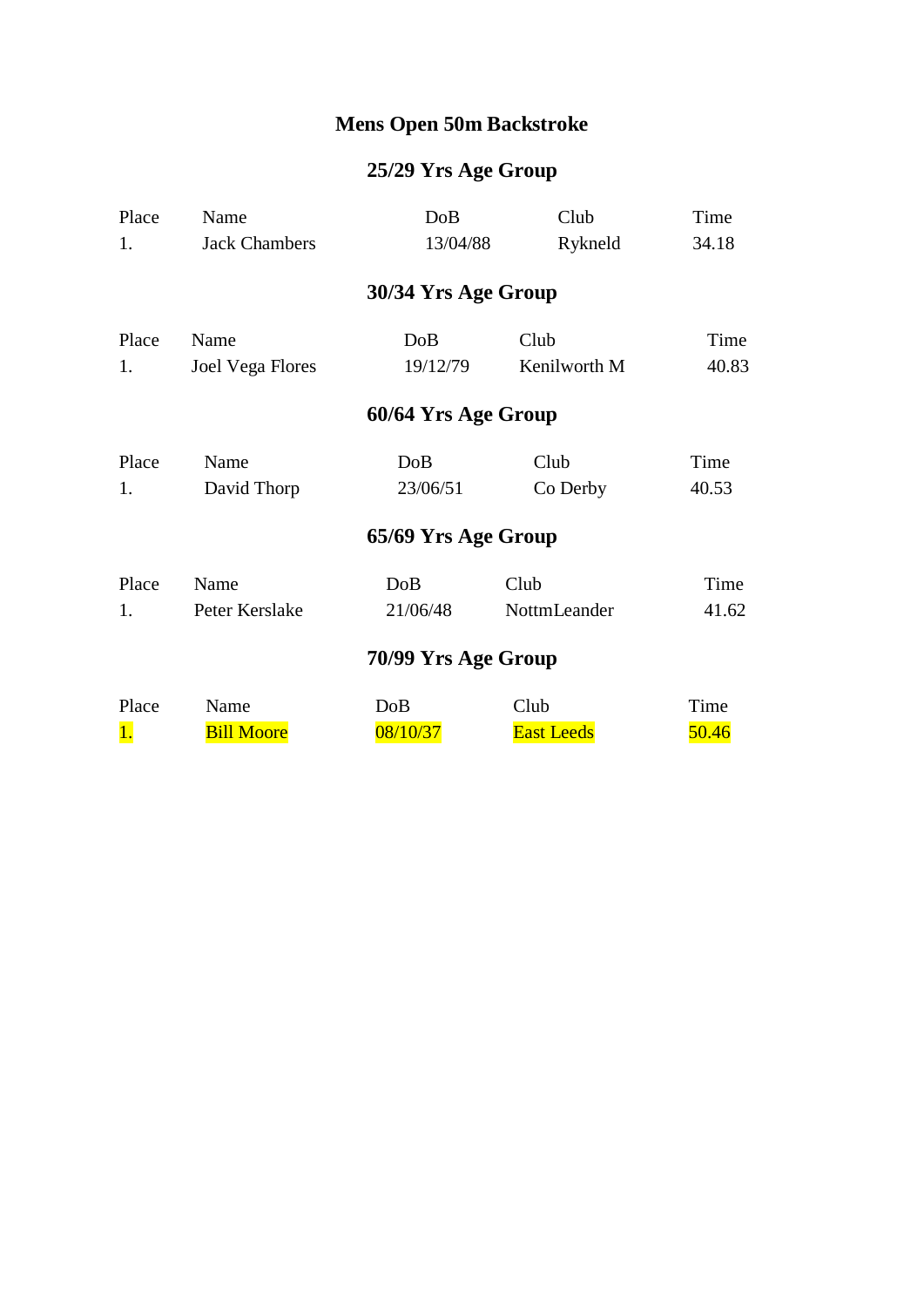## **Womens Open 100m Freestyle Team**

# **120+ Yrs Age Group**

| Place Name | A.G Club |                                                             | Time    |
|------------|----------|-------------------------------------------------------------|---------|
|            |          | CO Derby Swimming $120 - 120$ + City of Derby Swimming Club | 1:00.91 |

# **200+ Yrs Age Group**

| Place Name            | A.G Club |                                    | Time    |
|-----------------------|----------|------------------------------------|---------|
| CO Derby Swimming 200 |          | $200+$ City of Derby Swimming Club | 1:09.61 |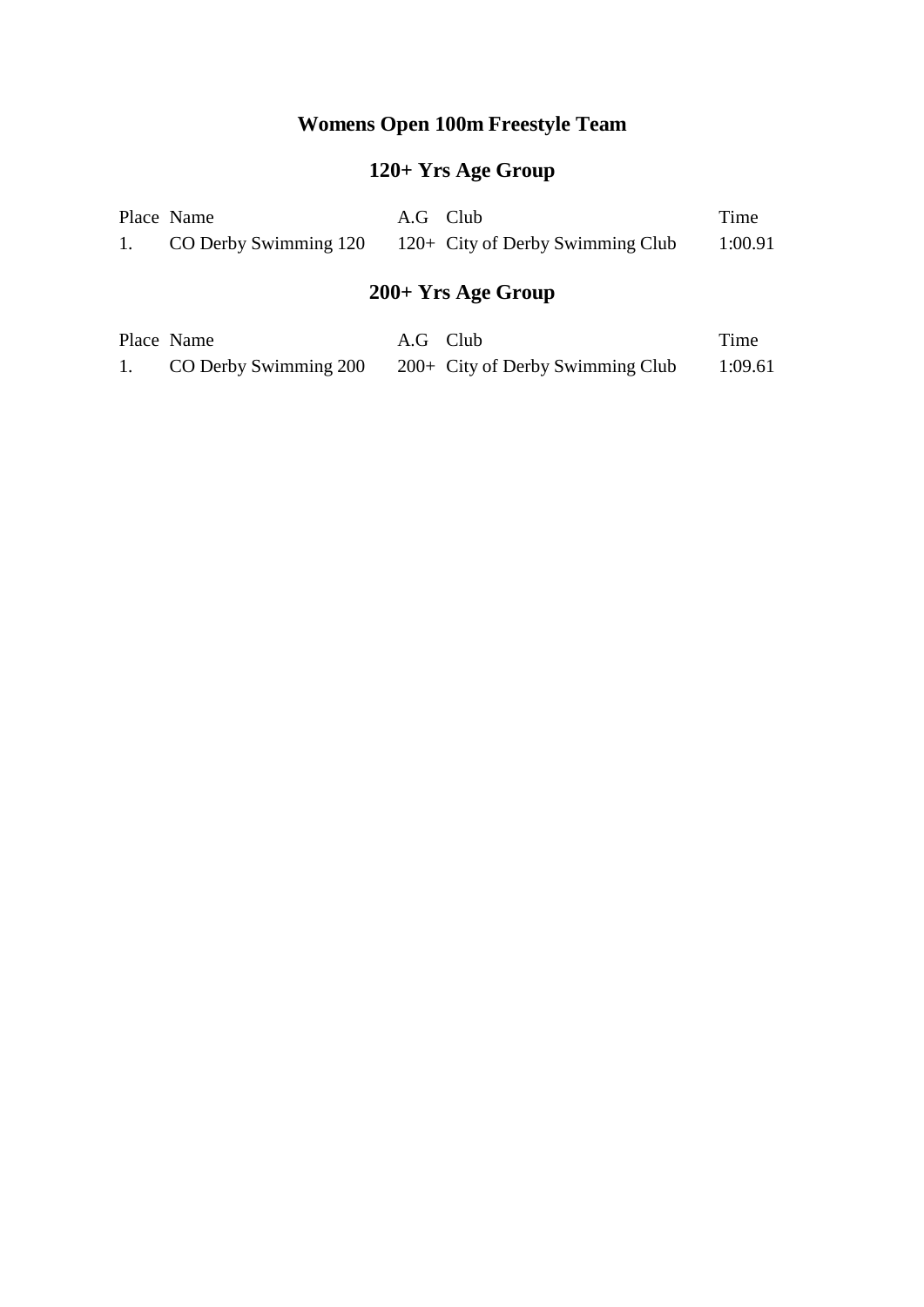# **Mens Open 100m Freestyle**

| Place               | Name                    | DoB                 | Club              | Time    |  |
|---------------------|-------------------------|---------------------|-------------------|---------|--|
| 1.                  | <b>Christopher Howe</b> | 30/07/90            | Co Derby          | 1:00.08 |  |
|                     |                         | 25/29 Yrs Age Group |                   |         |  |
| Place               | Name                    | DoB                 | Club              | Time    |  |
| 1.                  | Joseph Scurrah          | 13/07/88            | Co Derby          | 1:00.85 |  |
|                     |                         | 30/34 Yrs Age Group |                   |         |  |
| Place               | Name                    | DoB                 | Club              | Time    |  |
| 1.                  | <b>Ross Jakes</b>       | 25/02/79            | Etwall            | 1:06.98 |  |
| 2.                  | <b>Joel Vega Flores</b> | 19/12/79            | Kenilworth M      | 1:13.44 |  |
| 3.                  | <b>Christopher Knee</b> | 04/02/79            | <b>East Leeds</b> | 1:15.85 |  |
| 40/44 Yrs Age Group |                         |                     |                   |         |  |
| Place               | Name                    | DoB                 | Club              | Time    |  |
| 1.                  | <b>Paul Clemence</b>    | 19/06/70            | <b>East Leeds</b> | 1:18.30 |  |
|                     |                         | 45/49 Yrs Age Group |                   |         |  |
| Place               | Name                    | DoB                 | Club              | Time    |  |
| 1.                  | <b>Stuart Hoyle</b>     | 10/08/66            | <b>East Leeds</b> | 1:10.16 |  |
|                     |                         | 60/64 Yrs Age Group |                   |         |  |
| Place               | Name                    | DoB                 | Club              | Time    |  |
| 1.                  | David Thorp             | 23/06/51            | Co Derby          | 1:20.66 |  |
| $\overline{2}$ .    | <b>Paul Fletcher</b>    | 22/01/51            | <b>East Leeds</b> | 1:29.98 |  |
|                     |                         | 65/69 Yrs Age Group |                   |         |  |
| Place               | Name                    | DoB                 | Club              | Time    |  |
| 1.                  | Peter Kerslake          | 21/06/48            | NottmLeander      | 1:17.75 |  |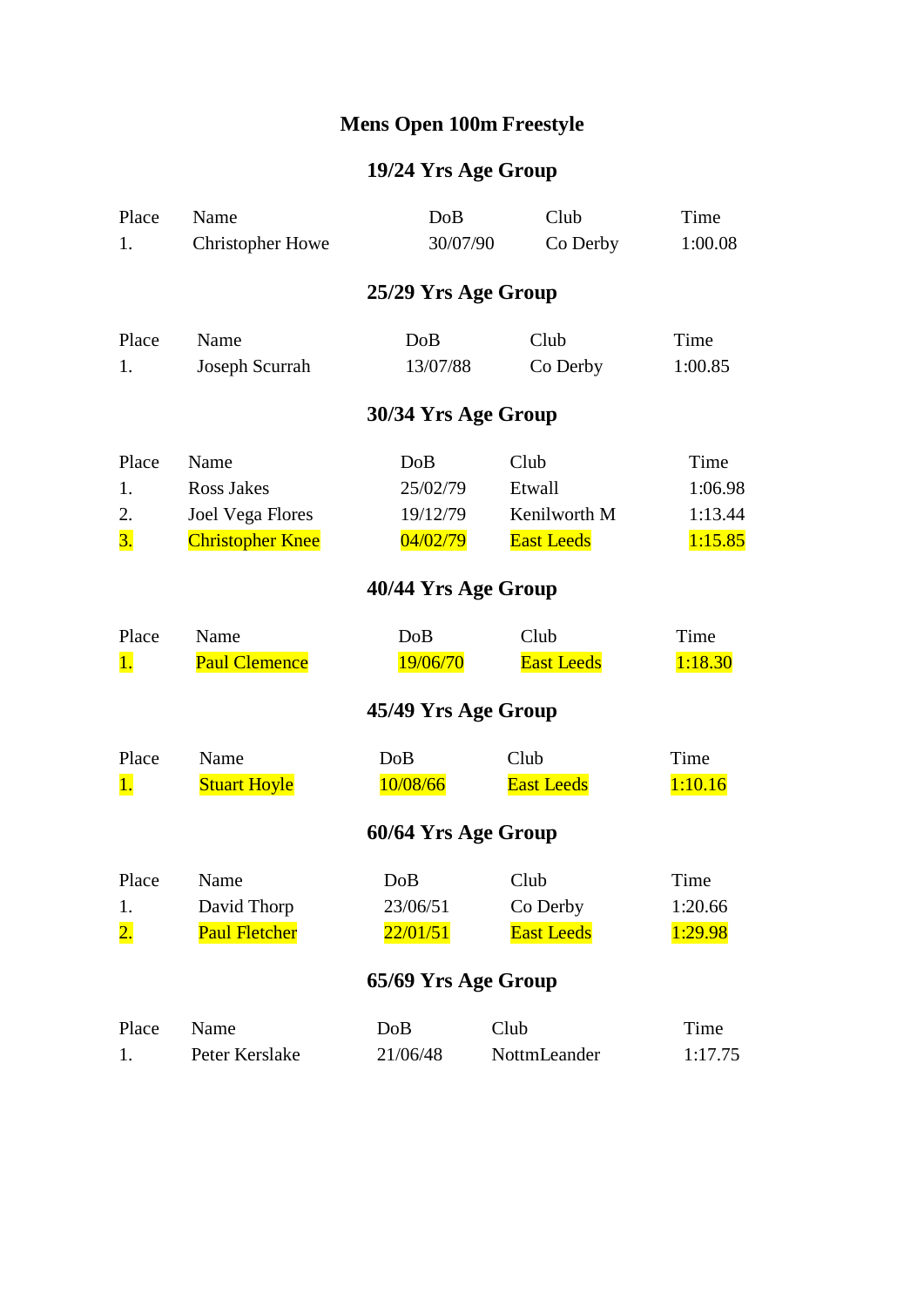## **Womens Open 100m Backstroke**

| Place | Name               | DoB                 | Club              | Time       |
|-------|--------------------|---------------------|-------------------|------------|
| 1.    | <b>Julie Hoyle</b> | 03/04/62            | <b>East Leeds</b> | $1:13.29*$ |
| 2.    | Sue Arrowsmith     | 19/04/62            | NottmLeander      | 1:25.69    |
|       |                    | 55/59 Yrs Age Group |                   |            |
| Place | Name               | DoB                 | Club              | Time       |
| 1.    | <b>Ruth Lowe</b>   | 12/05/57            | Co Derby          | 1:36.72    |
|       |                    | 60/64 Yrs Age Group |                   |            |
| Place | Name               | DoB                 | Club              | Time       |
| 1.    | Pauline Inwood     | 07/08/52            | Co Derby          | 1:39.84    |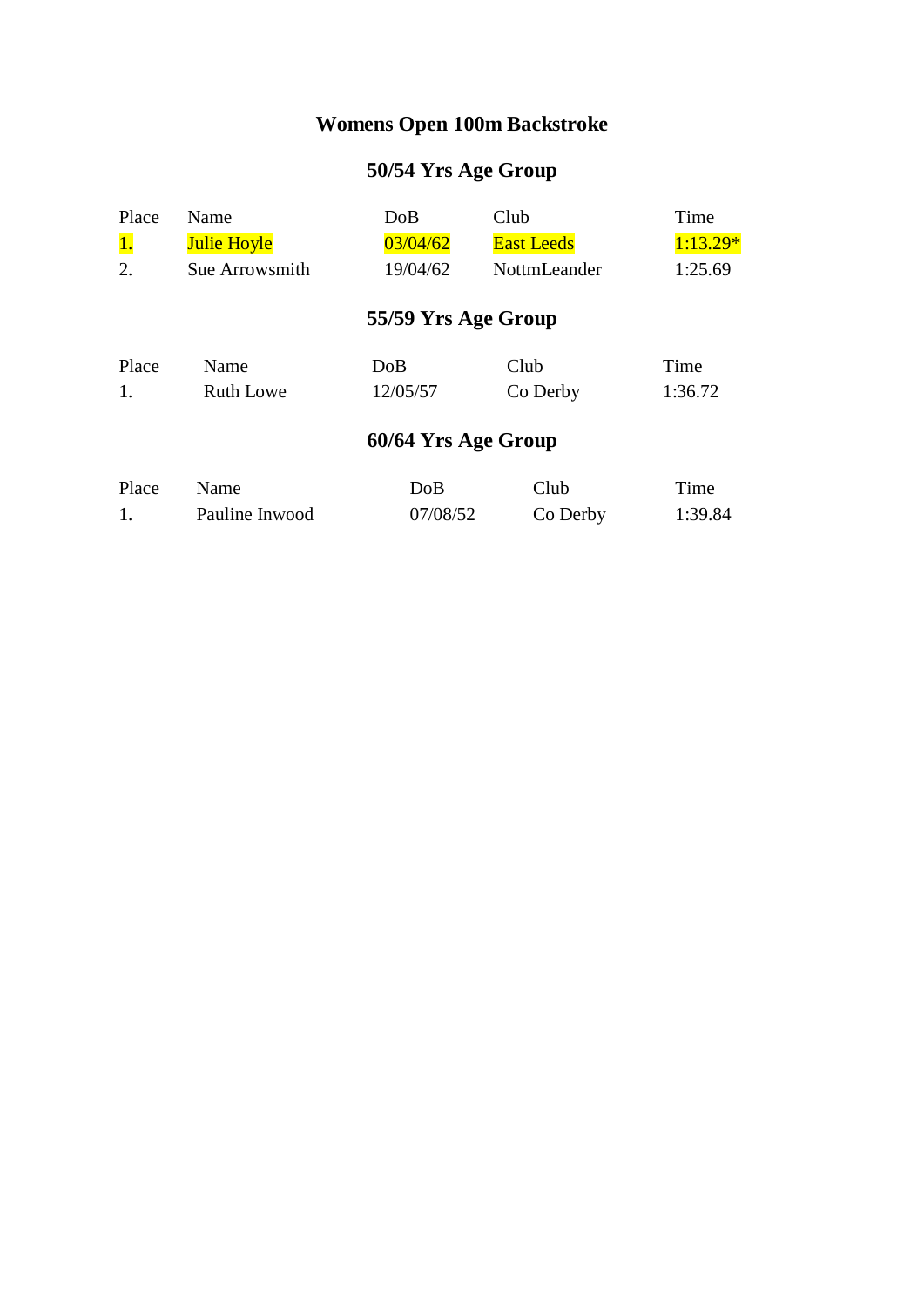## **Mens Open 50m Butterfly**

| Place | Name                    | DoB                 | Club              | Time  |
|-------|-------------------------|---------------------|-------------------|-------|
| 1.    | <b>Jack Chambers</b>    | 13/04/88            | Rykneld           | 31.21 |
|       |                         | 30/34 Yrs Age Group |                   |       |
| Place | Name                    | DoB                 | Club              | Time  |
| 1.    | Ross Jakes              | 25/02/79            | Etwall            | 35.43 |
| 2.    | <b>Joel Vega Flores</b> | 19/12/79            | Kenilworth M      | 37.14 |
|       |                         | 45/49 Yrs Age Group |                   |       |
| Place | Name                    | DoB                 | Club              | Time  |
| 1.    | <b>Steve Goodall</b>    | 30/07/65            | Rykneld           | 29.95 |
|       |                         | 60/64 Yrs Age Group |                   |       |
| Place | Name                    | DoB                 | Club              | Time  |
| 1.    | <b>Paul Fletcher</b>    | 22/01/51            | <b>East Leeds</b> | 49.82 |
|       |                         | 65/69 Yrs Age Group |                   |       |
| Place | Name                    | DoB                 | Club              | Time  |
| 1.    | Peter Kerslake          | 21/06/48            | NottmLeander      | 35.29 |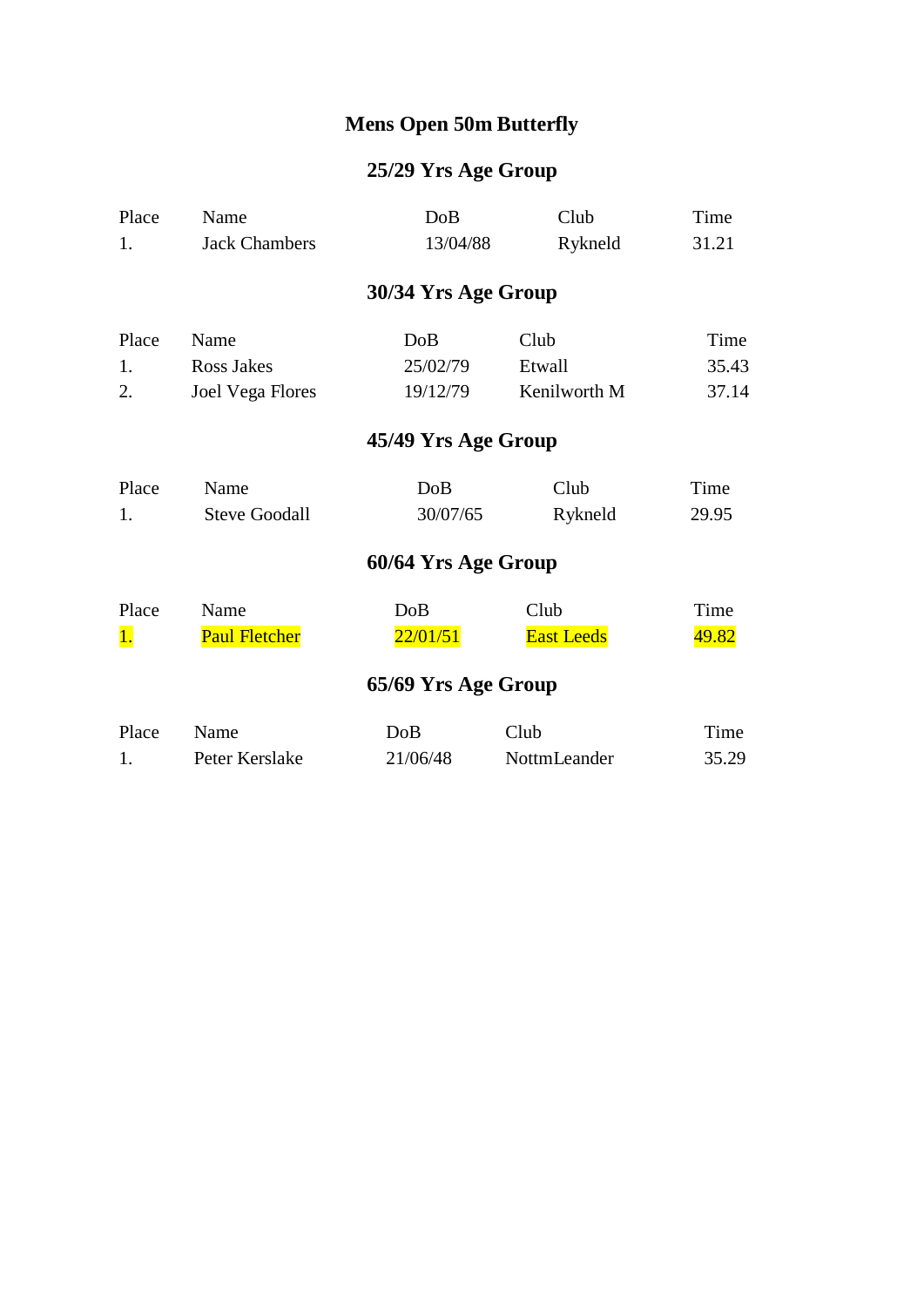## **Womens Open 50m Freestyle**

| Place         | Name                      | DoB                 | Club              | Time         |
|---------------|---------------------------|---------------------|-------------------|--------------|
| 1.            | Leanne Atkins             | 29/12/86            | Co Derby          | 30.09        |
|               |                           | 30/34 Yrs Age Group |                   |              |
| Place         | Name                      | DoB                 | Club              | Time         |
| 1.            | <b>Christine Hawkrigg</b> | 09/01/81            | Co Derby          | 31.71        |
|               |                           | 40/44 Yrs Age Group |                   |              |
| Place         | Name                      | DoB                 | Club              | Time         |
| <sup>1.</sup> | Philippa Rickard          | 14/01/71            | <b>East Leeds</b> | <b>29.69</b> |
| 2.            | Nicky Owen                | 09/08/69            | Co Derby          | 31.25        |
|               |                           | 45/49 Yrs Age Group |                   |              |
| Place         | Name                      | DoB                 | Club              | Time         |
| 1.            | Sarah Brandrick           | 10/04/68            | Co Derby          | 31.40        |
| 2.            | Maggie Caldwell           | 22/11/66            | Rykneld           | 36.40        |
|               |                           | 50/54 Yrs Age Group |                   |              |
| Place         | Name                      | DoB                 | Club              | Time         |
| 1.            | <b>Julie Hoyle</b>        | 03/04/62            | <b>East Leeds</b> | 32.06        |
| 2.            | Kiyoko Naish              | 12/11/59            | NottmLeander      | 36.12        |
| 3.            | Judie Mayolfi-Rebaudi     | 18/07/62            | Rykneld           | 37.95        |
|               | Sue Arrowsmith            | 19/04/62            | NottmLeander      | <b>DNC</b>   |
|               |                           | 55/59 Yrs Age Group |                   |              |
| Place         | Name                      | DoB                 | Club              | Time         |
| 1.            | <b>Ruth Lowe</b>          | 12/05/57            | Co Derby          | 38.03        |
|               |                           | 60/64 Yrs Age Group |                   |              |
| Place         | Name                      | DoB                 | Club              | Time         |
| 1.            | Valerie Thorp             | 12/03/53            | Co Derby          | 36.97        |
| 2.            | Pauline Inwood            | 07/08/52            | Co Derby          | 37.10        |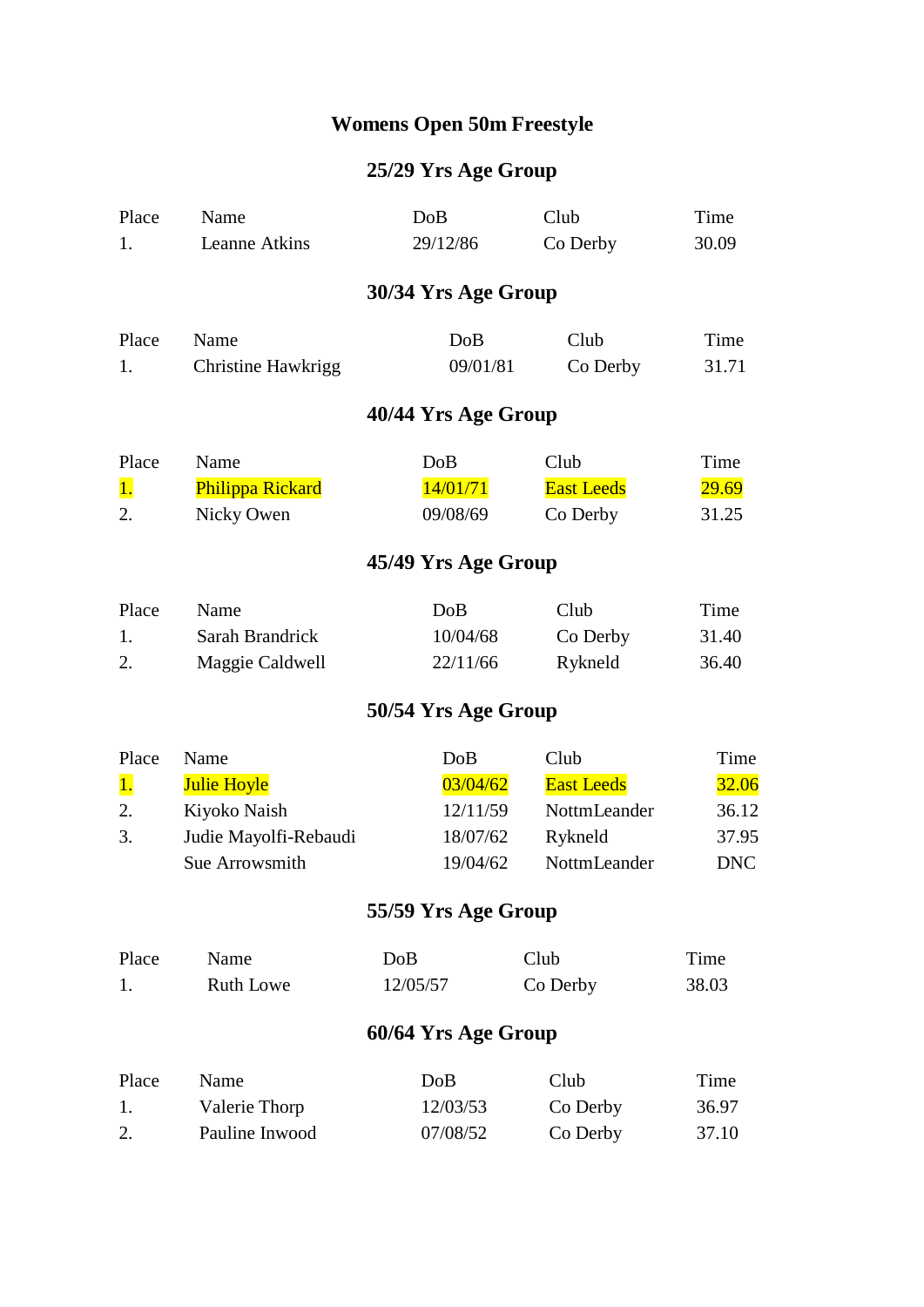## **Mens Open 100m Breaststroke**

# **19/24 Yrs Age Group**

| Place               | Name                    | DoB                 | Club              | Time       |  |  |
|---------------------|-------------------------|---------------------|-------------------|------------|--|--|
| 1.                  | <b>Christopher Howe</b> | 30/07/90            | Co Derby          | 1:14.54    |  |  |
|                     |                         | 25/29 Yrs Age Group |                   |            |  |  |
| Place               | Name                    | DoB                 | Club              | Time       |  |  |
| 1.                  | <b>Tom Spencer</b>      | 23/05/86            | <b>East Leeds</b> | $1:15.65*$ |  |  |
| 30/34 Yrs Age Group |                         |                     |                   |            |  |  |
| Place               | Name                    | DoB                 | Club              | Time       |  |  |
| 1.                  | Graham Aspinall         | 07/04/83            | NottmLeander      | 1:19.07    |  |  |
| 2.                  | <b>Joel Vega Flores</b> | 19/12/79            | Kenilworth M      | 1:34.40    |  |  |
| 45/49 Yrs Age Group |                         |                     |                   |            |  |  |
| Place               | Name                    | DoB                 | Club              | Time       |  |  |
| 1.                  | <b>Steve Goodall</b>    | 30/07/65            | Rykneld           | 1:24.07    |  |  |
| 2.                  | Danny Huddart           | 11/04/64            | Rykneld           | 1:50.02    |  |  |

| Place | Name              | DoB      | Club              | Time          |
|-------|-------------------|----------|-------------------|---------------|
|       | <b>Bill Moore</b> | 08/10/37 | <b>East Leeds</b> | <u>:47.85</u> |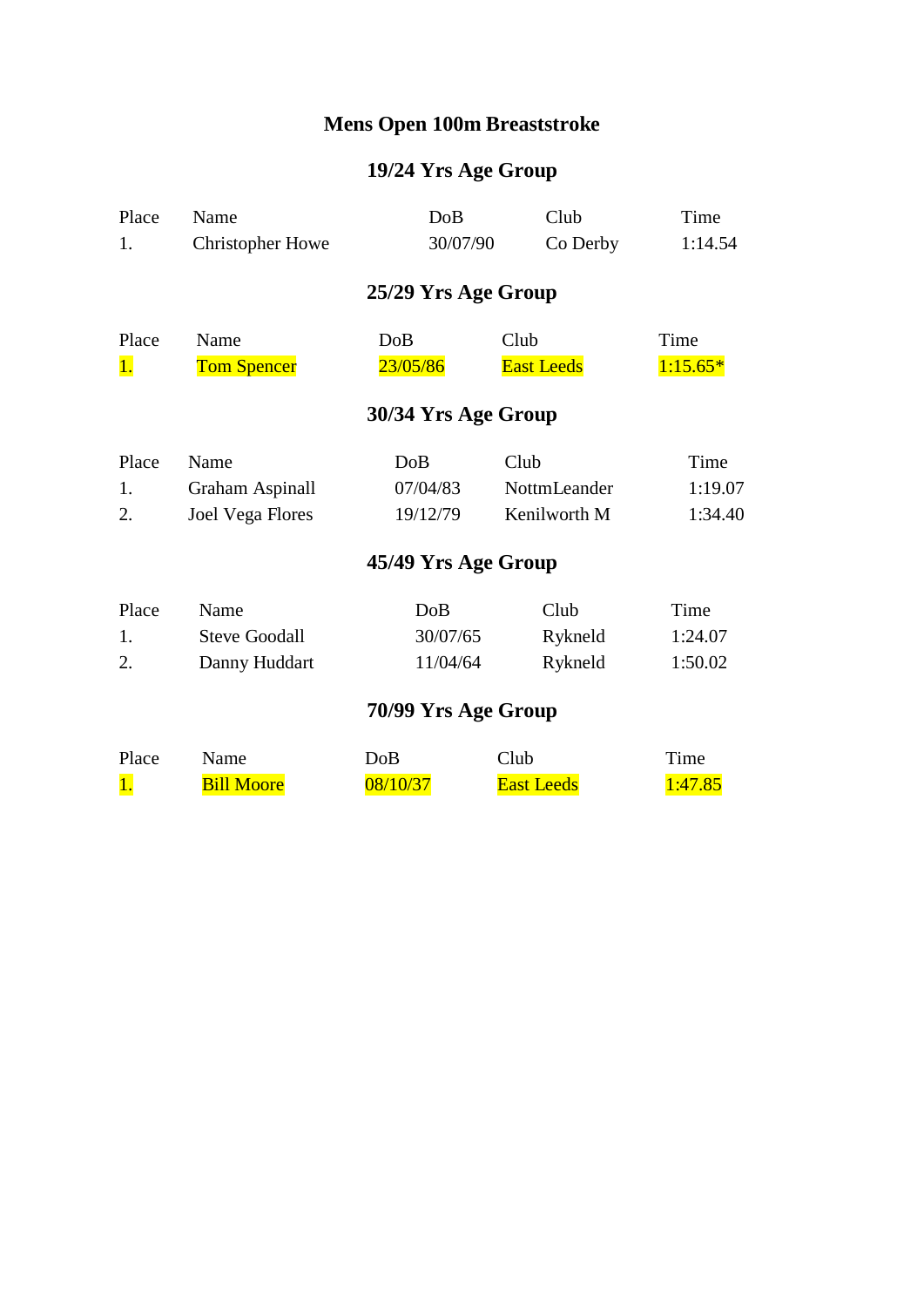## **Mens/Womens Open 100m Free.Team**

# **160+ Yrs Age Group**

|                 | Place Name        | A.G Club |                                  | Time  |
|-----------------|-------------------|----------|----------------------------------|-------|
| $\overline{1.}$ | <b>E</b> Leeds SC |          | 160+ East Leeds SC               | 50.67 |
| 2.              | CO Derby Swimming |          | 160+ City of Derby Swimming Club | 57.20 |
| 3.              | Rykneld           |          | $160 +$ Rykneld SC               | 59.08 |

# **200+ Yrs Age Group**

| Place Name |              | A.G Club |                              | Time  |
|------------|--------------|----------|------------------------------|-------|
|            | N Leander SC |          | $200+$ Nottingham Leander SC | 59.01 |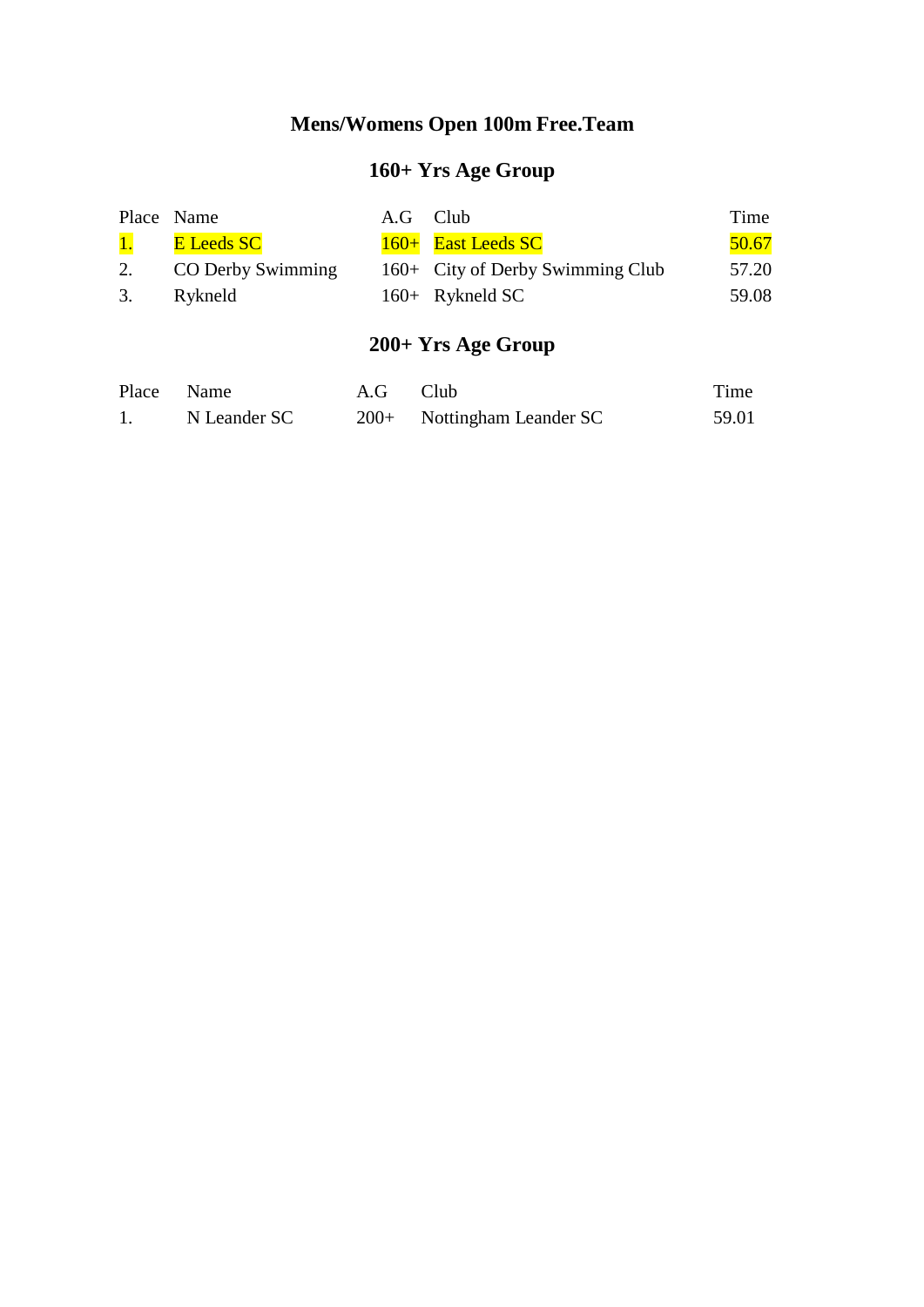# **Top Female (Evt.25)**

|                         | Place Name                     | AG | Team                      | Points |
|-------------------------|--------------------------------|----|---------------------------|--------|
| $\mathbf{1}$            | Maggie<br>Caldwell             |    | $(45/49)$ Rykneld         | 33     |
| $\mathbf{1}$            | Pauline<br>Inwood              |    | $(60/64)$ Co Derby        | 33     |
| $\overline{\mathbf{3}}$ | Philippa<br><b>Rickard</b>     |    | $(40/44)$ East Leeds      | 30     |
| $\overline{\mathbf{3}}$ | <b>Julie Hoyle</b>             |    | $(50/54)$ East Leeds      | $30\,$ |
| 5                       | Judie<br>Mayolfi-<br>Rebaudi   |    | $(50/54)$ Rykneld         | 25     |
| 6                       | Sarah<br><b>Brandrick</b>      |    | $(45/49)$ Co Derby        | 24     |
| 7                       | Christine<br>Hawkrigg          |    | (30/34) Co Derby          | 23     |
| 8                       | Nicky<br>Owen                  |    | $(40/44)$ Co Derby        | 22     |
| 9                       | Jennifer<br>Merritt            |    | $(60/64)$ Spondon Mast 18 |        |
| 9                       | Karen<br>Jennings              |    | $(55/59)$ Spondon Mast 18 |        |
| 9                       | Leanne<br><b>Atkins</b>        |    | $(25/29)$ Co Derby        | 18     |
| 9                       | Valerie<br>Thorp               |    | $(60/64)$ Co Derby        | 18     |
| 9                       | <b>Ruth Lowe</b>               |    | $(55/59)$ Co Derby        | 18     |
| 14                      | Kiyoko<br>Naish                |    | (50/54) NottmLeander 17   |        |
| 15                      | <b>Krystle</b><br><b>Baker</b> |    | (30/34) East Leeds        | 11     |
| 16                      | Sue<br>Arrowsmith              |    | (50/54) NottmLeander 10   |        |